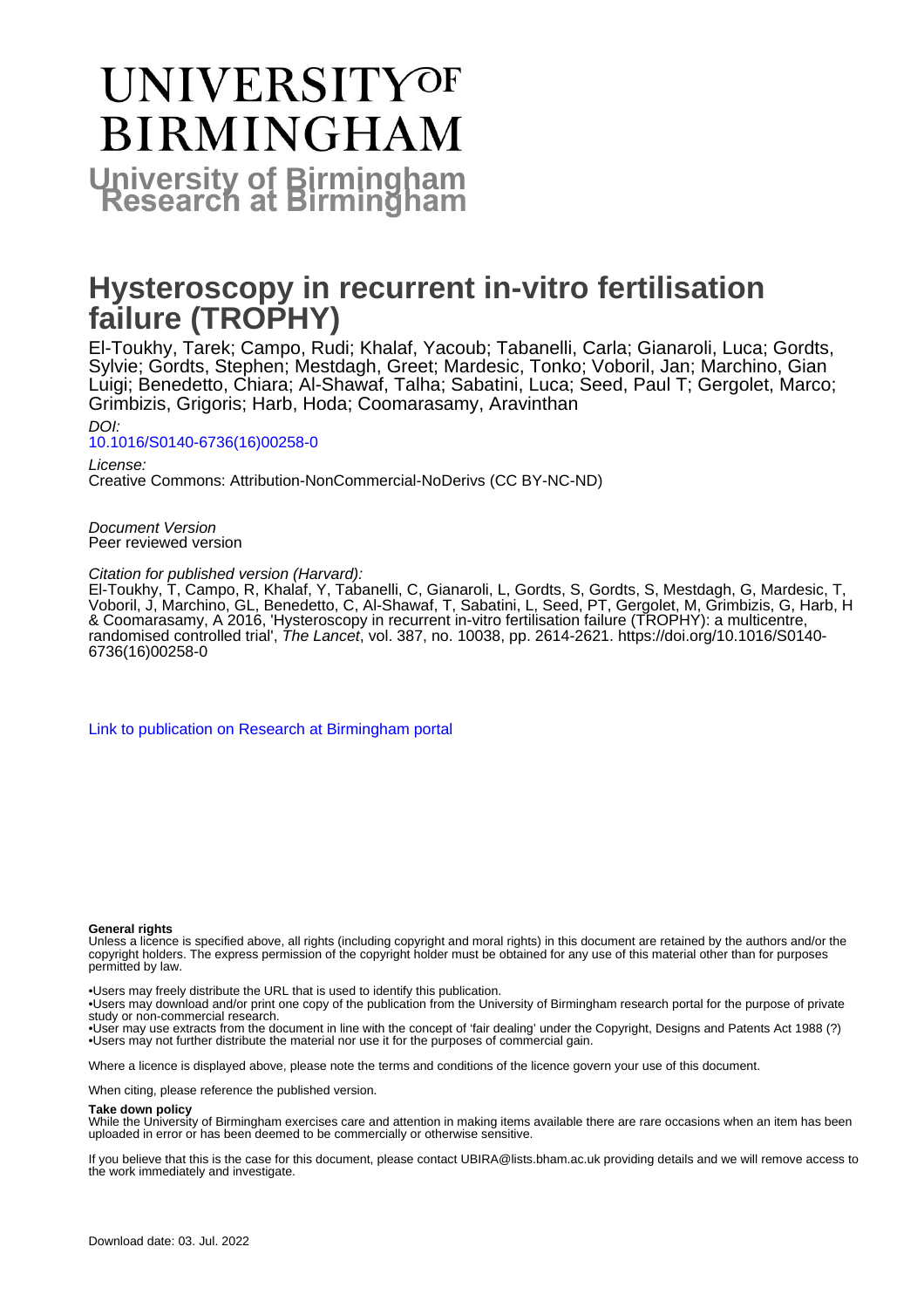# **Hysteroscopy in recurrent in vitro fertilisation failure: a multi-centre randomised controlled trial [TROPHY Trial]**

# Authors:

Tarek El-Toukhy<sup>1</sup>\* MRCOG, Rudi Campo<sup>2</sup>, MD, Yacoub Khalaf<sup>1</sup>, FRCOG, Carla Tabanelli<sup>3</sup>, MD, Luca Gianaroli<sup>3</sup>, MD, Sylvie S. Gordts<sup>4</sup>, MD, Stephan Gordts<sup>4</sup>, MD, Greet Mestdagh<sup>2</sup>, MD, Tonko Mardesic<sup>5</sup>,  $MD$ , Jan Voboril<sup>5</sup>, MD, Gian Luigi Marchino<sup>6</sup>, MD, Chiara Benedetto<sup>6</sup>, MD, Talha Al-Shawaf<sup>7</sup>, **FRCOG**, Luca Sabatini<sup>7</sup>, MRCOG, Paul T Seed<sup>8</sup>, MSc CStat, Marco Gergolet<sup>9</sup>, MD, Grigoris Grimbizis<sup>10</sup>, MD, Hoda Harb<sup>11</sup>, **PhD**, Arri Coomarasamy<sup>11</sup> **FRCOG** 

<sup>1</sup> Assisted Conception Unit, Guy's and St Thomas' Hospital NHS Foundation Trust, London, United Kingdom

 $2$  Ziekenhuis Oost Limburg, Assisted Conception Unit, Genk, Belgium.

3 SISMER, Assisted Conception Unit, Bologna, Italy.

<sup>4</sup> Leuven Institute for Fertility and Embryology, Tiensevest, Leuven, 168 3000, Belgium.

<sup>5</sup>The Sanatorium Pronatal, Assisted Conception Unit, Prague, Czech Republic.

6 Obstetrics and Gynaecology Department, University of Turin, Torino, Italy.

<sup>7</sup> Centre for Reproductive Medicine, Barts Health NHS Trust, London, United Kingdom.

8 Division of Women's Health, Women's Health Academic Centre, King's College London and

King's Health Partners, St Thomas' Hospital, London, United Kingdom.

<sup>9</sup> Reproductive Surgery Special Interest Group, European Society of Human Reproduction and Embryology, Brussels, Belgium

 $10$  First Department of Obstetrics and Gynecology, Aristotle University of Thessaloniki, Greece

<sup>11</sup> Institute of Metabolism and Systems Research; Tommy's National Centre for Miscarriage Care and

Research, University of Birmingham, Birmingham, United Kingdom

# \*Address for correspondence:

Assisted Conception Unit, 11<sup>th</sup> Floor Tower Wing, Guy's Hospital, Great Maze Pond, London SE1 9RT, UK

E-mail[: tarek.el-toukhy@gstt.nhs.uk](mailto:tarek.el-toukhy@gstt.nhs.uk)

Tel: +442071887188 ext: 52298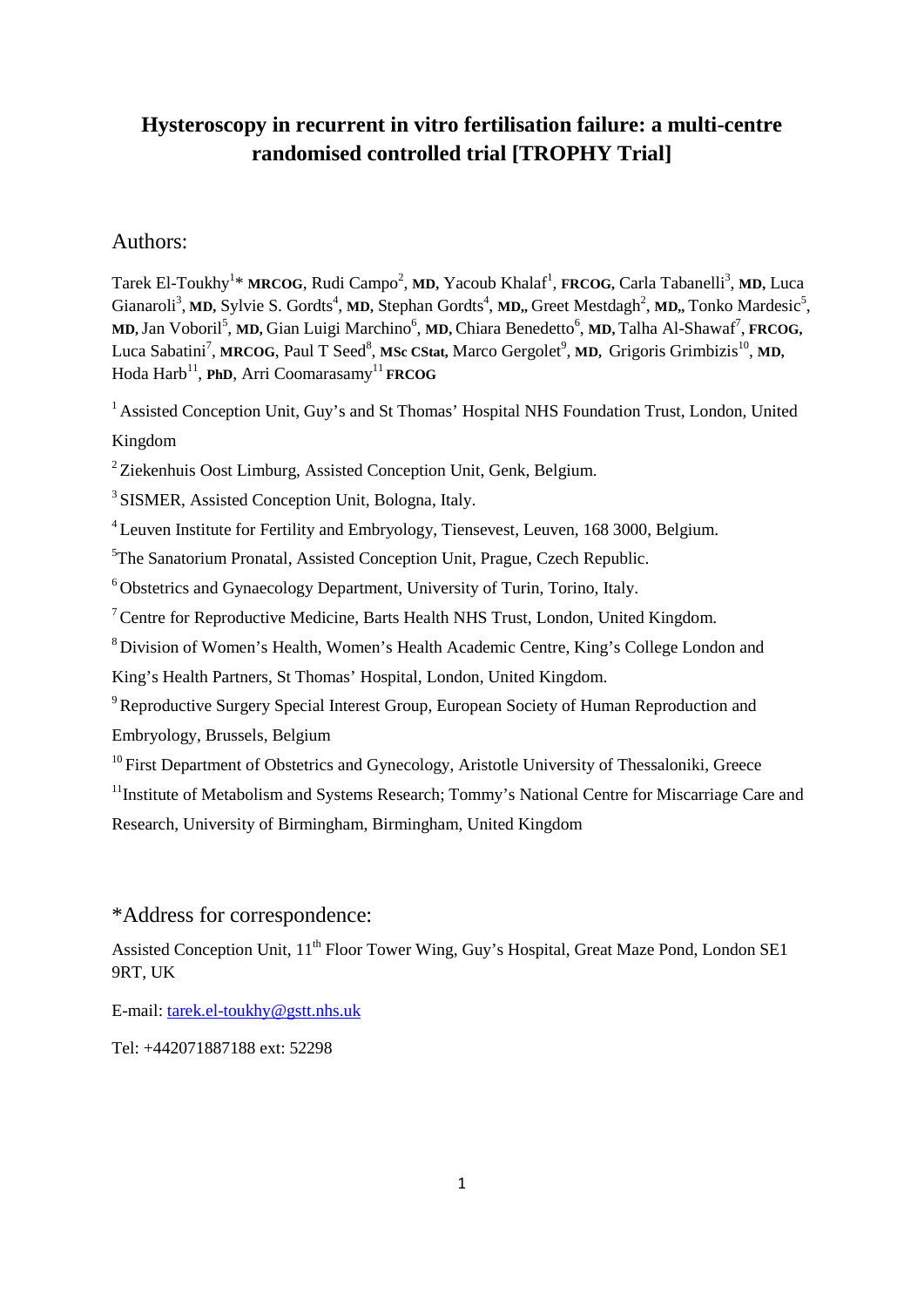#### **Abstract**

#### **Background:**

The success rate of in vitro fertilisation remains modest and many patients undergo multiple treatment cycles. Previous studies suggested in vitro fertilisation outcome could be improved in patients who have experienced recurrent implantation failure if hysteroscopy was performed before starting a treatment cycle. However, those studies were of limited quality and a definitive randomised trial was needed.

#### **Methods:**

The TROPHY trial was a single-blind multi-centre randomised controlled trial conducted in eight hospitals in four European countries. Women who had normal ultrasound of the uterine cavity and history of two to four failed in vitro fertilisation cycles were randomised to have either outpatient hysteroscopy or no hysteroscopy in the month before starting the subsequent treatment cycle. The trial used allocation concealment and minimisation for key prognostic variables, including age, body mass index and basal follicle stimulating hormone level. The primary outcome was live birth rate. Secondary outcomes were pregnancy, implantation and miscarriage rates and hysteroscopy findings. The trial was registered on the ISRCTN Registry (#ISRCTN35859078).

#### **Findings:**

Seven hundred and two women younger than 38 years were randomly assigned between January 2010 and December 2013; 350 allocated to the outpatient hysteroscopy group and 352 to the control group. The live birth rate after in vitro fertilisation was 29% (102/350) in the hysteroscopy group and 29% (102/352) in the control group (relative risk [RR] 1·0; 95% confidence interval [CI] 0·79, 1·25, P=0·96). Hysteroscopy identified uterine abnormalities in 26% (85/323) of women. No hysteroscopyrelated complications occurred. There were no significant differences in the pregnancy, implantation or miscarriage rates.

# **Interpretation:**

Outpatient hysteroscopy before in vitro fertilisation treatment in women with normal ultrasound of the uterine cavity and a history of two to four failed in vitro fertilisation treatment cycles does not improve the live birth rate.

# **Funding:**

The trial was funded by the European Society of Human Reproduction and Embryology, and the European Society for Gynaecological Endoscopy.

# **(word count = 300)**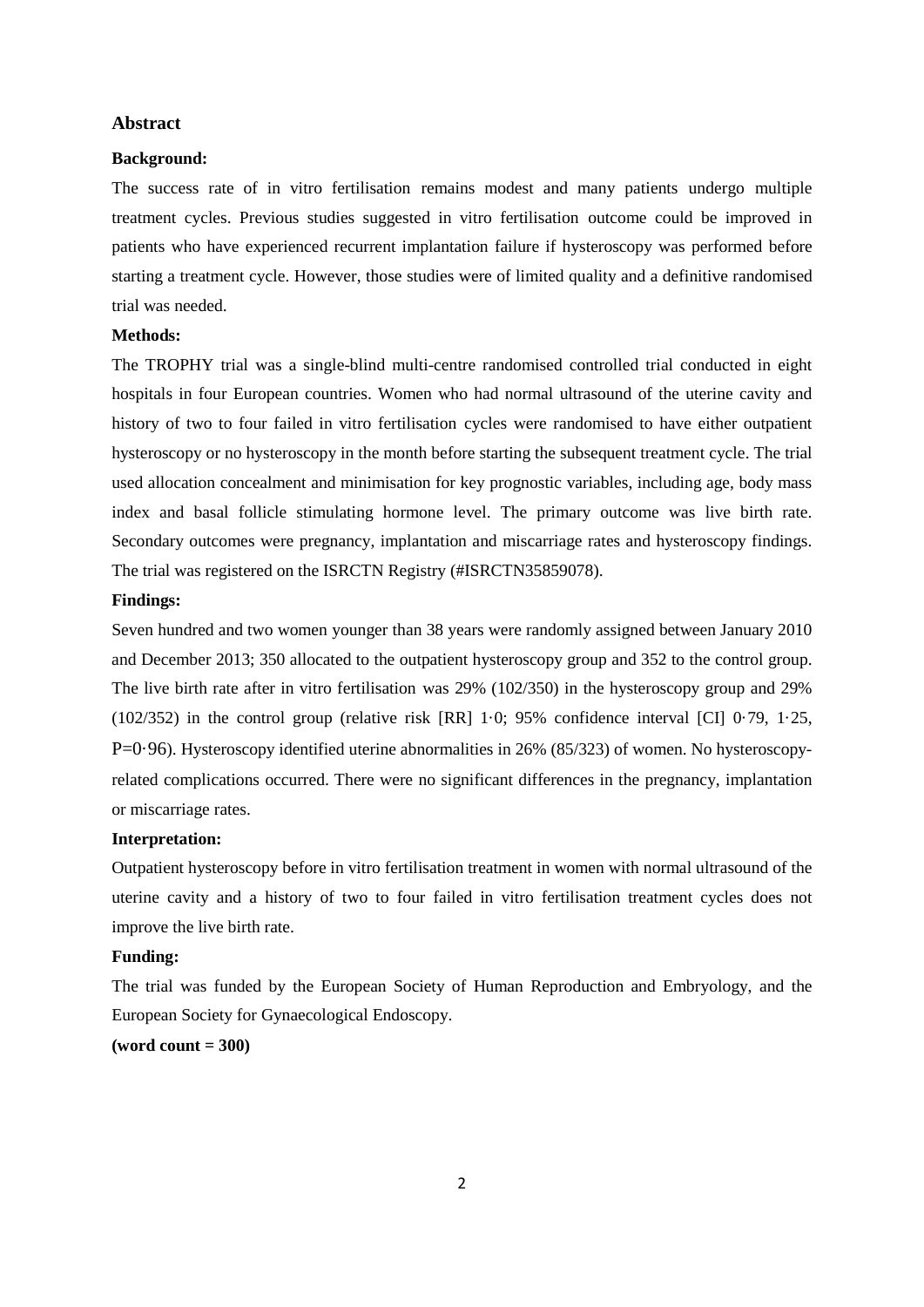# **Introduction:**

In vitro fertilisation treatment is utilised widely. In 2010, over 700,000 treatment cycles have been reported in the United States and Europe alone and the number of cycles is expanding steadily.<sup>1,2</sup> Despite technological advances, the live birth rate per cycle is modest and many patients remain infertile after multiple in vitro fertilisation attempts. Recurrent implantation failure, defined as two or more failed in vitro fertilisation embryo transfer cycles,<sup>3</sup> is distressing to patients and challenging to clinicians. <sup>4</sup> The aetiology of recurrent implantation failure could be attributed to either embryonic or uterine factors. Several interventions have been proposed to improve in vitro fertilisation outcome after multiple failed attempts, of which only few are evidence-based. 5,6

Intra-uterine pathology has been reported in up to 25% of infertile women having in vitro fertilisation treatment and as high as 50% of women with recurrent implantation failure, leading to suggestion that correction of such pathology could improve treatment outcome.<sup>7,8</sup> Hysteroscopy allows visual assessment of the cervical canal and uterine cavity and provides the opportunity to perform corrective surgery in the same setting.  $8-11$  Routine outpatient hysteroscopy before starting in vitro fertilisation treatment has been proposed as a tool to confirm or restore normality of the uterine cavity and improve in vitro fertilisation treatment outcome. 12-14

A systematic review of published studies has suggested that outpatient hysteroscopy performed in the menstrual cycle preceding an in vitro fertilisation treatment cycle could significantly increase the clinical pregnancy rate in women who had previously experienced recurrent implantation failure, even when no hysteroscopic abnormality was detected. <sup>15</sup> However, the review included five single-centre heterogeneous studies, of which only two were randomised trials lacking clear description of the method of randomisation, allocation concealment, adjustment for important confounding variables and sufficient live birth data, and thus suffering from a risk of bias. Therefore, conducting a robust multi-centre randomised study was needed to inform clinical practice. <sup>13,15</sup>

The aim of our study was to investigate whether outpatient hysteroscopy performed in the month before starting an in vitro fertilisation treatment cycle in women who had experienced two to four failed in vitro fertilisation treatment cycles could improve the treatment outcome. We conducted a multi-country multi-centre allocation concealed single-blind randomised controlled trial comparing the live birth rate after in vitro fertilisation with or without prior outpatient hysteroscopy (The TROPHY Trial).<sup>16</sup>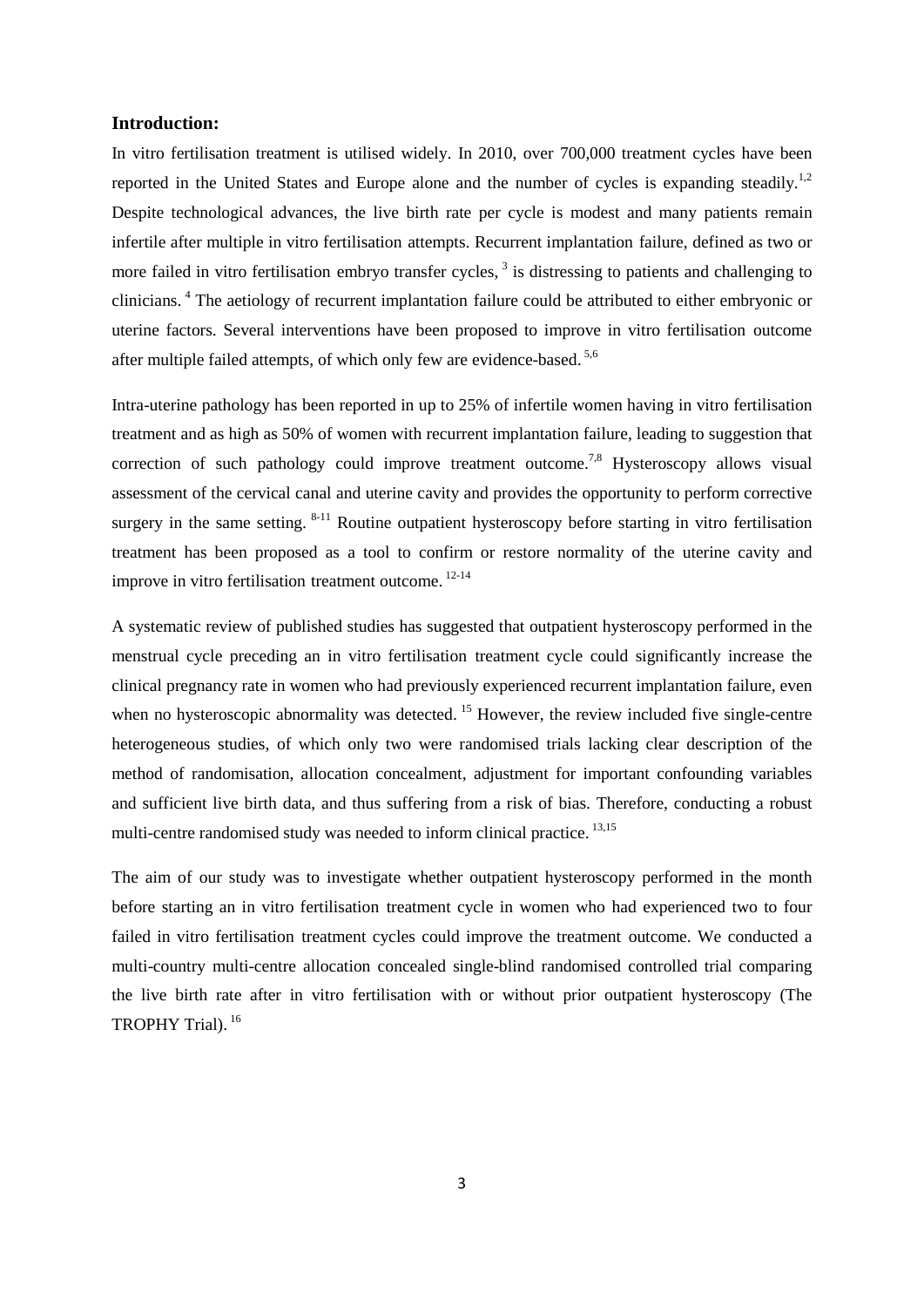# **Methods**

## **Study design:**

The TROPHY study was a multi-centre allocation concealed single-blind randomised controlled trial conducted between January 2010 and December 2013 in eight European hospitals located in the United Kingdom (3 sites), Belgium (2 sites), Italy (2 sites) and the Czech Republic (1 site). The trial was registered on the ISRCTN Registry (#ISRCTN35859078). The study was approved by the United Kingdom Research Ethics Committee (reference: 09/H0804/32), and the ethics committees of participating hospitals.

# **Participants:**

Women below the age of 38 years of age who had a normal transvaginal ultrasound appearance of the uterine cavity and previously had between two to four in vitro fertilisation treatment cycles ending in an embryo transfer but no pregnancy and who were undergoing a further treatment cycle of in vitro fertilisation were eligible to participate in the trial. Women aged 37 years were eligible to participate only if they had at least 8 oocytes retrieved in the previous in vitro fertilisation cycle. All participants gave written informed consent and were included in the study only once.

Women were excluded if they had less than two or more than four failed in vitro fertilisation cycles ending in an embryo transfer, a hysteroscopy within two months before randomisation, submucous or intramural uterine fibroids diagnosed by ultrasound to be distorting the uterine cavity, untreated tubal hydrosalpinges, or a body mass index above 35 kg/m<sup>2</sup>.

# **Randomisation and masking:**

Participants were randomised to receive either outpatient hysteroscopy or no hysteroscopy online via a secure internet facility in a 1:1 ratio through a third party independent Integrated Trial Management System (MedSciNet Clinical Trial Framework). A minimisation procedure using a computer-based algorithm was used to avoid chance imbalances, within the whole study participants and in each participating centre, in important prognostic variables including age  $(\leq 30 \text{ or } 31-37 \text{ years})$ , body mass index (<30 or 30-35 kg/m<sup>2</sup>), number of previous failed in vitro fertilisation treatment cycles (2 or 3-4) and basal follicle stimulation hormone level ( $\leq 10$  or  $\geq 10$  iu/L). The randomised allocation was not given until eligibility and minimisation data had been completed. The trial was single-blind, where the embryologists involved in the embryo transfer procedures were blinded to patient's allocation in the trial. The physicians performing the embryo transfer procedure were not blinded to patient allocation and had the hysteroscopy findings accessible.

# **Procedures:**

Women randomised to outpatient hysteroscopy had the procedure performed within 14 days of menstruation and started the in vitro fertilisation treatment cycle in the following month according to a standard in vitro fertilisation protocol.<sup>17</sup> Women randomised to the control group started the in vitro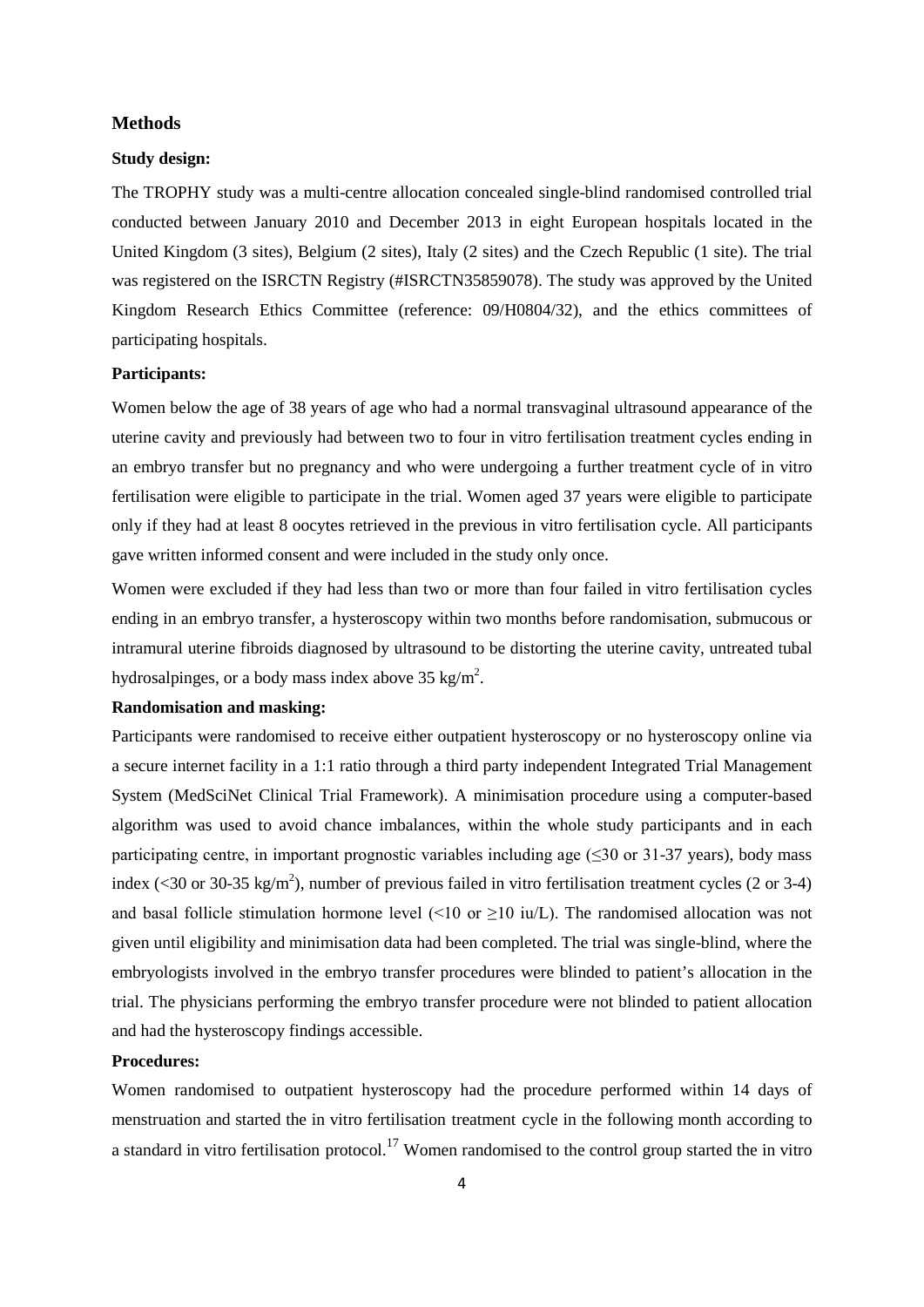fertilisation treatment cycle according to a standard in vitro fertilisation protocol without undergoing hysteroscopy.

# *Outpatient hysteroscopy:*

Outpatient hysteroscopy was performed using a rigid 30° view 2.9 mm diameter hysteroscope with an atraumatic tip (TROPHYscope, Karl Storz, Tuttlingen, Germany) in a vaginoscopic approach. 14,16,18 The hysteroscope could be assembled with accessory sheaths in an active or passive position. Each hysteroscopy was started with the single-flow 2·9 mm instrument for inspection of the cervical canal and uterine cavity, and if necessary, the accessory diagnostic (3·7 mm) or operative (4·4 mm) sheath was moved forward to establish a double-flow mode and allow operative intervention using 5 French instruments (crocodile forceps, biopsy forceps and scissors). An isotonic solution (0.9% Normal saline or Ringer lactate) administered via a pressure-controlled pump or simple pressure cuff system was used to provide the lowest pressure required to distend the uterine cavity for adequate visualisation. No routine pre-operative analgesia, antibiotics, sedation or cervical preparation was used. A standardised protocol, data collection tool and clear description of possible abnormalities were provided to each participating centre.<sup>16</sup>After hysteroscopy, patients were observed in a recovery area before being allowed to leave the clinic.

#### *In vitro fertilisation protocol:*

The in vitro fertilisation treatment cycle was commenced in the menstrual cycle immediately following the outpatient hysteroscopy. The ovarian stimulation protocols used for the in vitro fertilisation treatment cycles were described previously.<sup>17</sup> Briefly, follicle stimulating hormone injections were started at a dose of 150-450 IU daily for multi-follicular ovarian stimulation. Final oocyte maturation was induced using 5,000-10,000 IU of human chorionic gonadotrophin when at least two 18 mm follicles were seen on ultrasound scanning. Ultrasound-guided oocyte retrieval was performed 34-38 hours following human chorionic gonadotrophin administration. Progesterone supplementation was used for luteal phase support and continued for up to eight weeks gestation if pregnancy had occurred. Embryo development and quality after fertilisation were assessed until transfer or freezing.<sup>19</sup> Between one and three embryos were transferred into the uterine cavity according to each participating centre's protocol.

# **Outcomes:**

The primary outcome was the live birth rate (after 24 weeks gestation). Secondary outcomes were pregnancy (defined as positive human chorionic gonadotrophin test using commercial urinary testing kit), clinical pregnancy (defined as the observation of fetal cardiac activity on ultrasound scan four or more weeks after embryo transfer), implantation (defined as the presence of an intra-uterine gestational sac on ultrasound scan four or more weeks after embryo transfer) and miscarriage (defined as pregnancy loss before 24 weeks gestation) rates, abnormal hysteroscopy findings and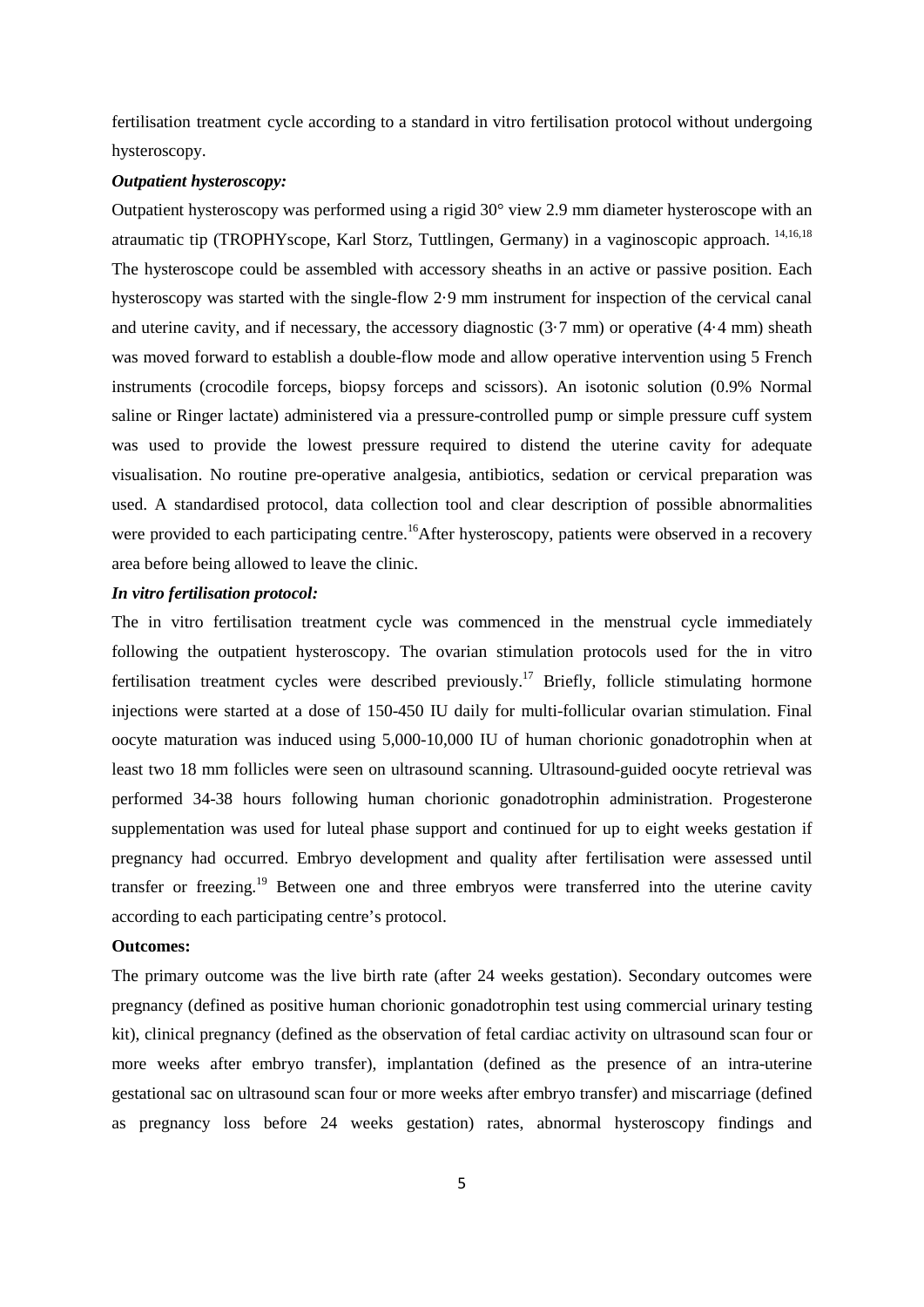hysteroscopy-related complications. The implantation rate was calculated as the number of gestational sacs seen on ultrasound scanning divided by the number of embryos transferred.

# **Statistical Analysis:**

## *Number of participants*

It was calculated that to detect a minimally important difference of 10% increase in the live birth rate from 25% to 35%, for a double-sided alpha error of 5% and 80% power, it would be necessary to randomise 329 women each to the outpatient hysteroscopy and control groups (658 women in total). Assuming a drop-out rate of 5%, the number of participants required would be 694 in total.<sup>20</sup> The baseline live birth rate of 25% and the minimally important difference of 10% were based conservatively on the results of the studies included in the published systematic review<sup>16</sup> and following consultations with fertility practitioners. No replacement of trial subjects who had withdrawn from the study was planned as the analysis was performed according to intention-to-treat. Sample size calculations were carried out in Stata version 13·1 (Stata Corp, College Station, Texas, USA), following standard methods for two proportions without a continuity correction.

Baseline and outcome data were summarised separately. For normally distributed continuous variables, data were summarised as means with standard deviations. For non-normally distributed variables, data were reported as medians and inter-quartile ranges [IQR]. Categorical baseline and dichotomous data were reported as absolute numbers and percentages. The statistical procedures used for comparisons depended on the nature of the data; for dichotomous outcomes we used risk ratios calculated using binomial regression with a log link, and for continuous outcomes we used t-test if the observations in each trial arm were normally or near-normally distributed (or could be transformed to normality using a log transformation). If there was a suspicion of non-normality, boot-strapping with 500 replications was carried out as a sensitivity analysis.

#### *Sub-group analysis*

We gave emphasis to analysis within planned (a priori) sub-groups (namely normal versus abnormal hysteroscopic findings and analysis by receiving embryo transfer including receiving at least one top quality embryo<sup>19</sup>) with an interaction test. As sub-group analysis could suffer from false positive (due to multiplicity of comparisons) and false negative (due to reduced sample sizes) results, we determined the outcome of the trial in terms of the primary endpoint (live birth rate) and placed limited importance on sub-group analysis findings in relation to the overall findings. We hypothesised that outpatient hysteroscopy could be most beneficial in women who did not report a history of having hysteroscopy before randomisation, and used post-hoc sub-group analysis with an interaction test to assess the consistency of the intervention effect and for hypothesis generation only.

# **Study Oversight:**

The TROPHY trial was conducted according to the Principles of Good Clinical Practice as defined in the Medicines for Human Use (Clinical Trials) Amended Regulations 2006, the Research Governance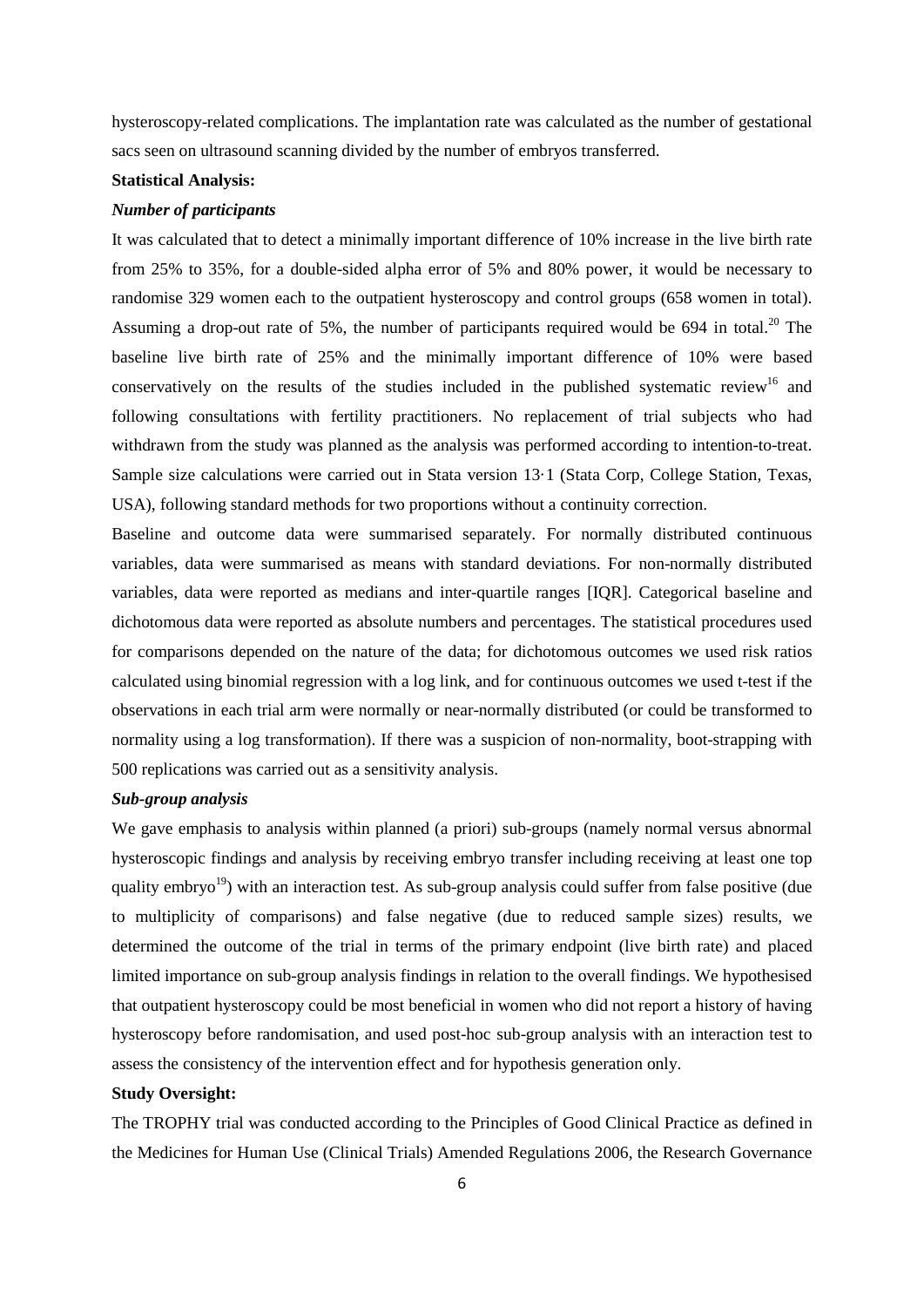Framework for Health & Social Care 2005 and the Data Protection Act. Trial oversight was provided by the Trial Steering Committee and an independent Data Safety Monitoring Committee. The Data Safety Monitoring Committee had independent members with clinical and statistical background, who had no conflict of interest relating to the two trial arms and no involvement in running any part of the trial. During the trial, the Data Safety Monitoring Committee reviewed unblinded outcome data for principal safety and efficacy end points.

# **Role of the funding source:**

The European Society of Human Reproduction and Embryology and the European Society for Gynaecological Endoscopy provided funding for trial co-ordination and meetings. Karl Storz Company provided the hysteroscopy equipment for all centres and Tristel Solutions Limited (Snailwell, Cambridgeshire, United Kingdom) provided the equipment disinfecting systems for five of the eight participating centres. Neither the trial funders nor the medical products suppliers had any role in the study design, data collection, data analysis, data interpretation or writing of the report.

# **Results:**

A total of 702 women were recruited to the TROPHY trial; 350 women to receive hysteroscopy and 352 women to receive no hysteroscopy before starting the in vitro fertilisation (with or without intracytoplasmic sperm injection) treatment cycle. The baseline characteristics of the study population were comparable across the two study groups (Table 1). The participants' flow in the study is shown in figure 1.

In the hysteroscopy group, 323/350 (93%) women received outpatient hysteroscopy, one had saline hysterosonography instead at her request, and 26 did not have a hysteroscopy (Figure 1). Of the 323 hysteroscopy procedures performed, no cavity access failure was encountered and one hysteroscopy was not completed due to insufficient visualisation. A cervical canal or uterine cavity abnormality was reported in 85 hysteroscopies (26%, Table 2). Of the 34 uterine cavity abnormalities detected, 15 were treated surgically including resection of eight endometrial polyps, four partial uterine septae, two submucosal fibroids and one T-shaped cavity. No surgical intervention was performed for dysmorphic (arcuate) uterine cavity ( $n=15$ ), hemi-uterus ( $n=3$ ) and one partial uterine septum. Four women in the control group had hysteroscopy at their request before starting the in vitro fertilisation treatment cycle. The median duration of the outpatient hysteroscopy procedure was seven minutes (IQR 5-10 minutes) and median duration to discharge after the procedure was 10 minutes (IQR 6-30 minutes). No hysteroscopy-related complications were reported.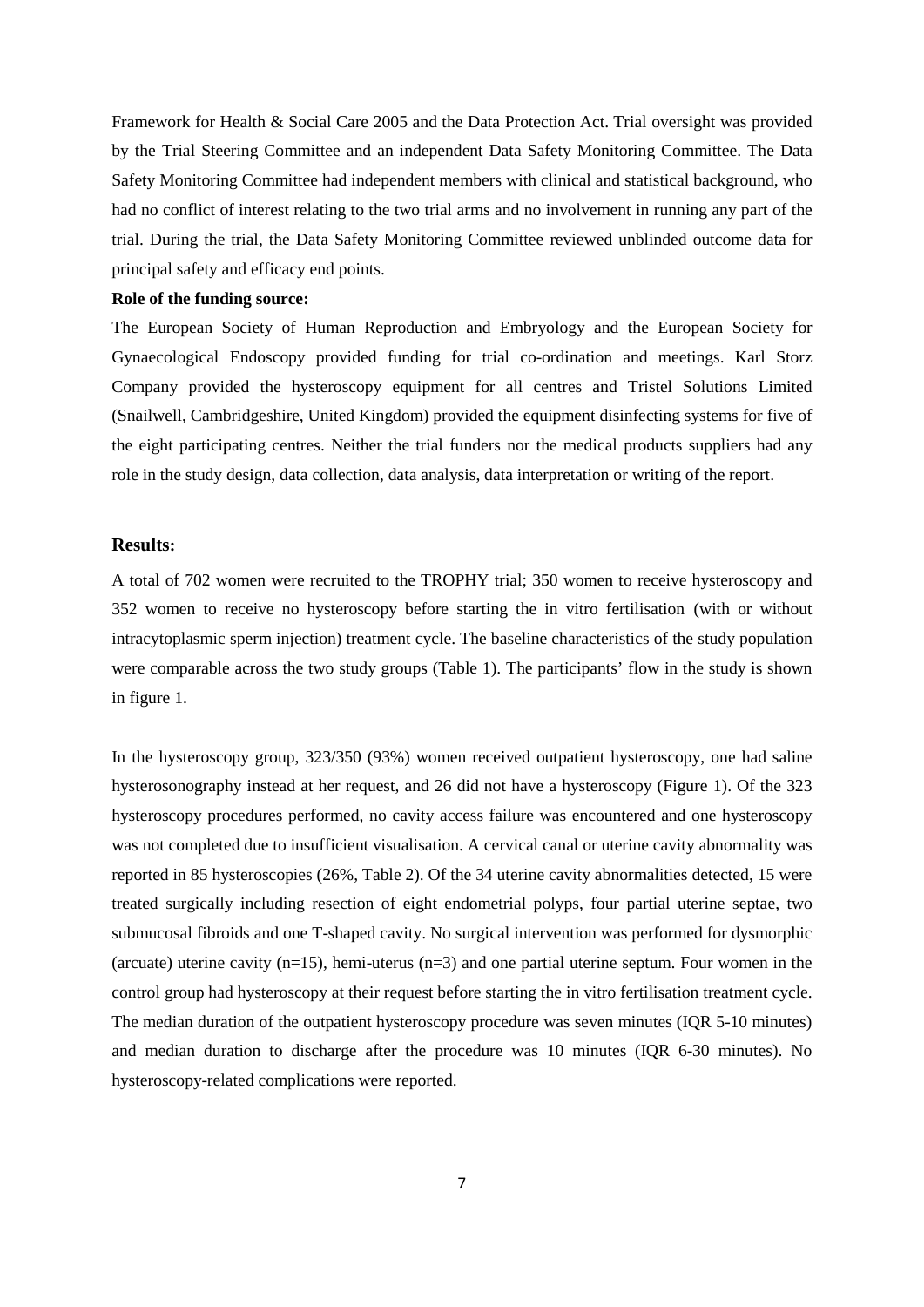Of the 702 randomised women, 640 (92%) started an in vitro fertilisation treatment cycle (Figure 1). The two study groups were similar in the in vitro fertilisation cycle characteristics (Table 3).

The live birth rate was 29% (102/350) in the hysteroscopy group and 29% (102/352) in the control group (RR 1.0, 95% CI 0.79, 1.25, P=0.96, table 4). The twin birth rate was  $25\%$  (25/102) in the hysteroscopy group and  $28\%$  ( $28/102$ , P=0.63) in the control group. There was no statistically significant heterogeneity in the live birth rate between the two groups amongst the eight hospitals participating in the trial ( $I^2$  test of heterogeneity = 0%, P=0·62, figure 2). There was no statistically significant difference in the likelihood of a live birth between the two groups after adjusting for participants' age, body mass index, basal follicle stimulating hormone level, number of previous failed in vitro fertilisation treatment cycles and participating centre (adjusted RR 0·99, 95% CI 0·79,  $1.24$ , P= $0.95$ ).

The pregnancy rate was 38% (133/350) in the hysteroscopy group and 39% (136/352) in the control group (RR  $0.97, 95\%$  CI  $0.72, 1.32, P=0.86$ ). The clinical pregnancy rate was 35% (121/350) in the hysteroscopy group and 33% (116/352) in the control group (RR  $1.08$ , 95% CI 0.79, 1.47, P=0.65, table 4). The implantation rate was 29% in the hysteroscopy group and 30% in the control group in cycles reaching embryo transfer (RR 0.91, 95% CI 0·61, 1·37), and 32% in the hysteroscopy group and 32% in the control group in cycles where at least one top quality embryo was transferred (RR 1·0, 95% CI 0·65, 1·56). The overall pregnancy loss rate in the study was 25% (66/269), which included one ectopic pregnancy in the hysteroscopy group and two second-trimester pregnancy terminations due to severe fetal malformation (one in each group). The miscarriage rate was 22% (29/131) in the hysteroscopy group and 24% (33/135) in the control group (RR  $0.91$ , 95% CI  $0.59$ , 1 $\cdot$ 40, P=0 $\cdot$ 65).

Ten of the 301 women who received embryo transfer in the hysteroscopy group declined hysteroscopy (Figure 1). In the control group, four of the 290 women who received embryo transfer underwent hysteroscopy before starting the in vitro fertilisation cycle. Thus, a per-protocol analysis included 295 women in the hysteroscopy group and 296 women in the control group. According to that analysis, the live birth rate was 32% (94/295) in the hysteroscopy group and 33% (97/296) in the control group (RR  $0.97, 95\%$  CI  $0.77, 1.23, P=0.81$ ).

The live birth rate was similar in the subgroup of women who had a normal hysteroscopy (28%, 66/238) and in those who had an abnormal hysteroscopy (30%, 26/85), compared to the live birth rate in the control group (RR 0·96, 95% CI 0·74, 1·24, P=0·74, and RR 1·06, 95% CI 0·74, 1·51, P=0·76,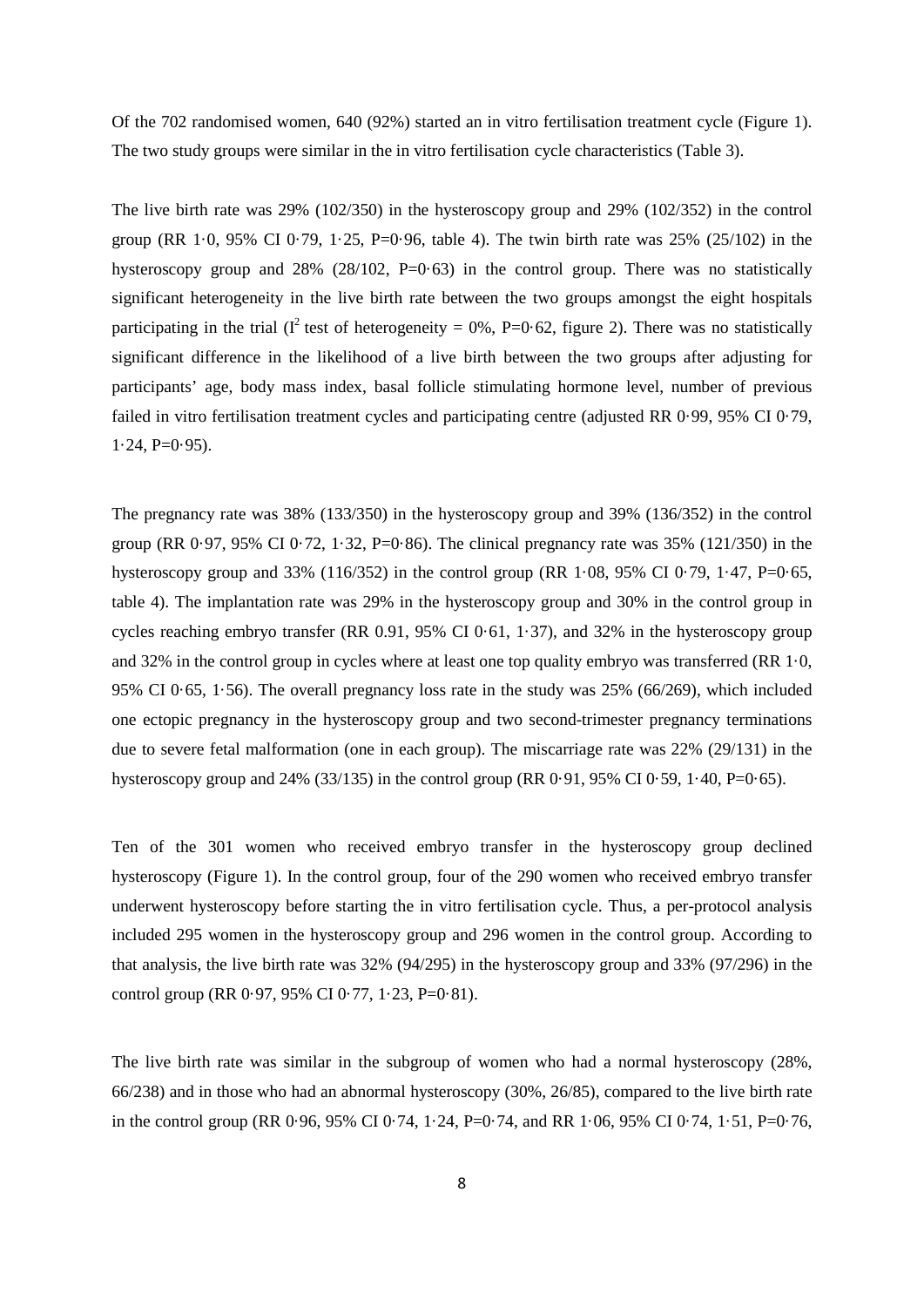respectively). The live birth rate in the subgroup of women in whom a subtle endometrial abnormality was reported at hysteroscopy was 33% (14/41).

The live birth rate was similar in the subgroups of women who had two previous failed in vitro fertilisation treatment cycles in the hysteroscopy (28·4%, 52/183) and control (27%, 51/189) groups  $(RR\ 1.05, 95\% \n\text{CI } 0.76, 1.46, P=0.75)$ , and in those who had at least three previous failed in vitro fertilisation treatment cycles in the hysteroscopy (30%, 50/167) and control (31·3%, 51/163) groups (RR 0·96, 95% CI 0.69, 1·32, P=0·79).

Among women who did not report a history of undergoing a hysteroscopy over two months before randomisation, the live birth rate was 34% (65/193) in the hysteroscopy group and 31% (61/198) in the control group (RR 1·09, 95% CI 0·82, 1·46, interaction test P=0.48).

## **Discussion:**

This large multi-centre allocation concealed randomised trial showed that routine outpatient hysteroscopy performed before starting an in vitro fertilisation treatment cycle in women who had normal ultrasound scan of the uterine cavity and a history of recurrent implantation failure does not improve treatment outcome. The study results do not support earlier suggestions that outpatient hysteroscopy could improve the success rate of in vitro fertilisation treatment, even when hysteroscopy reveals normal findings. We found no difference in the live birth rate after in vitro fertilisation treatment in women who had a normal hysteroscopy compared with women who had no hysteroscopy.

Previous studies have hypothesised that the beneficial effect of hysteroscopy on in vitro fertilisation outcome could be mediated through the treatment of unsuspected uterine pathology identified at hysteroscopy.<sup>21</sup> Our study identified cervical or uterine cavity abnormalities in 26% of the hysteroscopies performed. However, in two-thirds (57/85) of these hysteroscopies, the reported abnormalities were not treated, because they were considered either untreatable, such as deviated or shortened cervical canal and hemi-uterus, or of undetermined clinical significance, such as dysmorphic (arcuate) uterine cavity and subtle endometrial abnormality.<sup>22</sup> Given the small number of uterine cavity abnormalities treated in the hysteroscopy group, the role of hysteroscopic correction of specific uterine cavity abnormalities in improving in vitro fertilisation outcome could not be determined based on the study results. Therefore, future research in which assessment of the uterine cavity is needed could include 3D ultrasound scanning in order to address the effectiveness of surgical correction of specific uterine cavity abnormalities before in vitro fertilisation treatment, and develop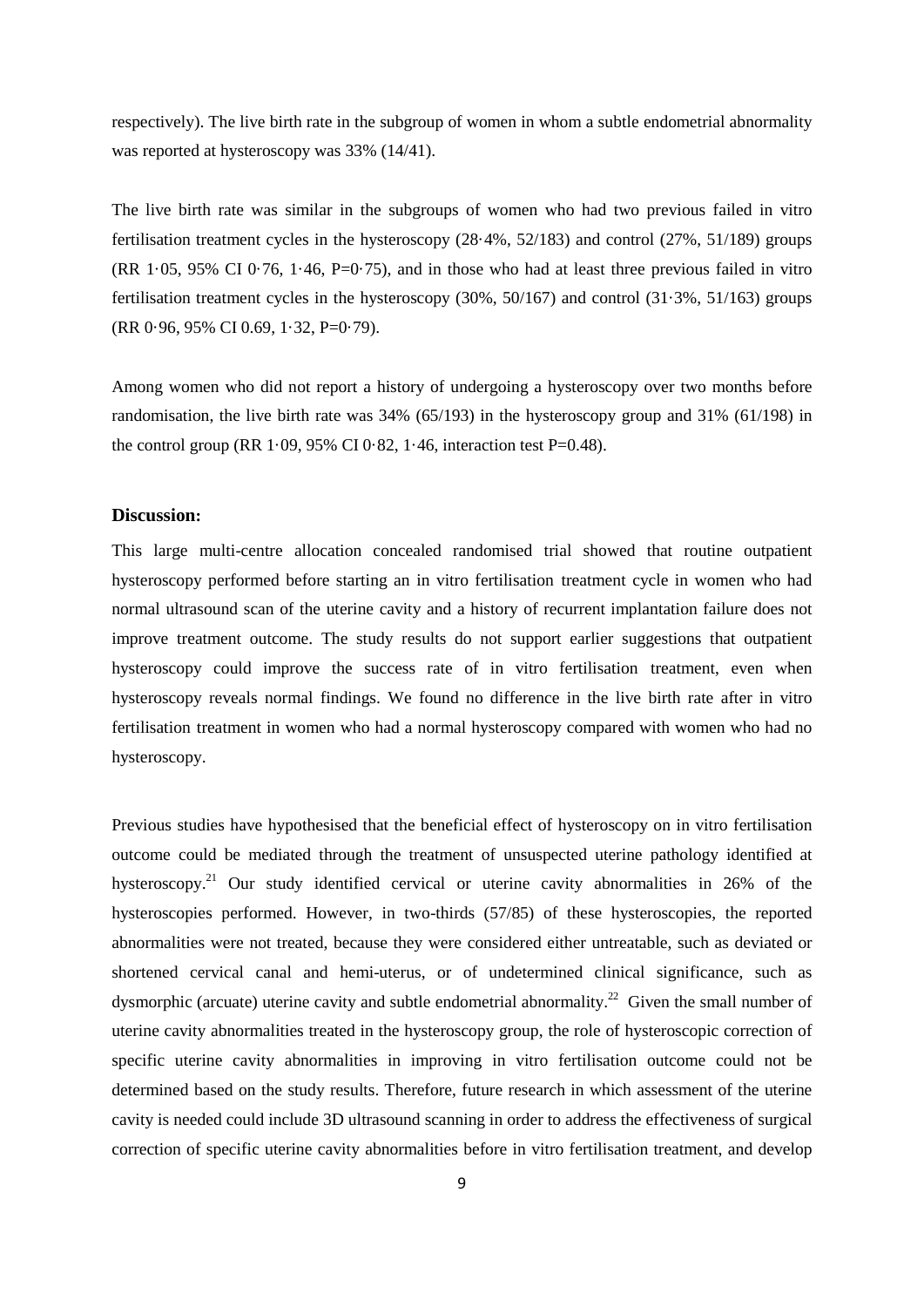universally-agreed guidelines to improve inter-observer agreement on the diagnosis of such abnormalities to further refine clinical practice.<sup>23-25</sup>

Hysteroscopy has been proposed to improve in vitro fertilisation outcome by stimulation of the endometrium through surface injury. This has been suggested to increase the likelihood of embryo implantation in the subsequent in vitro fertilisation treatment cycle.<sup>26,27</sup> Endometrial injury is not a routine step of outpatient hysteroscopy and could be performed without hysteroscopic guidance. It is plausible that the smaller diameter of the hysterocope used in our study (2·9mm), compared to the diameter of the hysterscopes used in previous studies (5mm), had caused less endometrial surface injury, resulting in a milder degree of endometrial stimulation for implantation. Nevertheless, this may not be a significant factor in light of recent evidence,  $28,29$  although further research is still required in this area.

It has also been postulated that since a difficult embryo transfer procedure could compromise in vitro fertilisation outcome, performing a hysteroscopy before starting a treatment cycle could facilitate future embryo transfer, via amelioration of cervical canal obstruction and optimisation of embryo transfer procedure, and thus improve treatment outcome.<sup>15</sup> Our study was the first randomised trial to record the clinician's assessment of the ease of the embryo transfer procedure in women with recurrent implantation failure, and found similar percentage of easy embryo transfer procedures in the two study groups (93% vs 94%).

In this study, 44% of women had a history of previously undergoing a hysteroscopy over two months before recruitment into the trial, which could account for the low prevalence of treatable uterine cavity abnormalities in the hysteroscopy group. It could be argued that those who did not have a history of previous hysteroscopy could benefit most from the procedure when performed just before starting the in vitro fertilisation treatment cycle. However, there was no significant difference in the live birth rate between the two study groups amongst those who did not have a history of previous hysteroscopy prior to recruitment into the trial, thus re-enforcing the main study results. This observation warrants further investigation in future studies.

The TROPHY trial has several strengths. In addition to the large number of women recruited into the trial, it addressed the substantive methodological limitations of previously published studies, via its multicentre design, robust randomisation and allocation concealment to eliminate selection bias,<sup>30</sup> and minimisation for key prognostic factors to achieve balanced treatment allocation at baseline. Important confounding variables such as duration of infertility, smoking habits, presence of uterine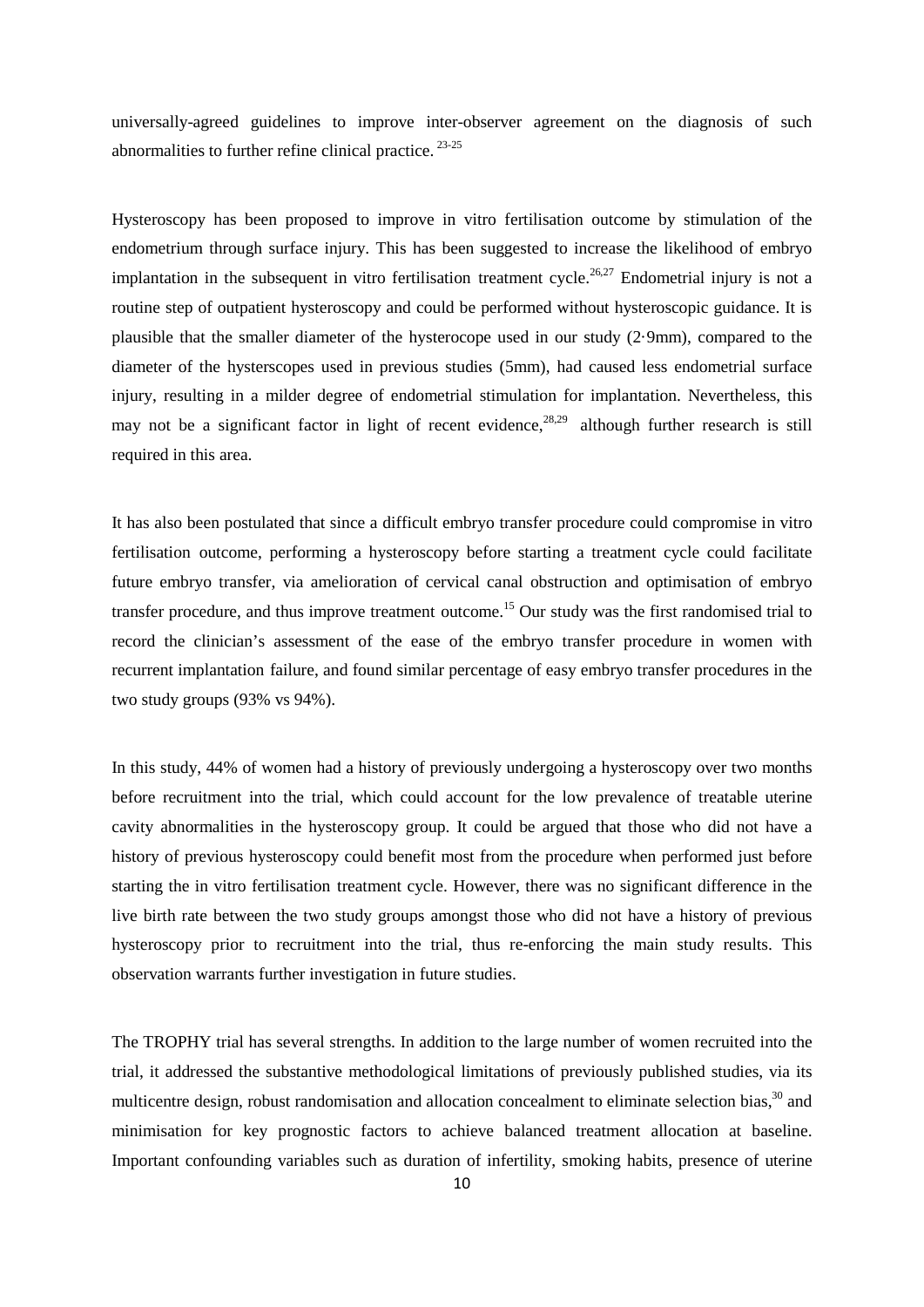fibroids, pre-treatment antral follicle count and in vitro fertilisation treatment cycle characteristics, were similarly distributed between the two study groups. Blinding of the embryologists involved in the embryo transfer procedure to the assignment of the treatment group was employed to reduce performance bias. Furthermore, the multi-country design of the study ensured that the results are applicable to different in vitro fertilisation settings, thus enhancing the generalisability and validity of the study conclusions.

In summary, it is important that routine interventions before in vitro fertilisation treatment are supported by robust evidence of effectiveness. The TROPHY study demonstrates that outpatient hysteroscopy in the month before starting an in vitro fertilisation treatment cycle in women younger than 38 years with normal ultrasound scan of the uterine cavity and history of two to four failed in vitro fertilisation treatment cycles does not increase the live birth rate.

## **(word count = 3486)**

## **Acknowledgements:**

We are grateful this study was supported by the European Society of Human Reproduction and Embryology (ESHRE), and the European Society for Gynaecological Endoscopy (ESGE). We thank all of the women who participated in this study and the following investigators for supervising recruitment and randomisation at study centres: Dr Jyotsna Pundir, Ms Jean Bvumbe, Dr Madhurima Rajkhowa, Dr Spyridon Chouliaras, Dr Yves Van Belle at The European Academy of Gynaecological Surgery, and Ms Rhona O'Flaherty at the ESGE Central Office. We also thank all TROPHY research nurses who assisted data collection. We are grateful to Emeritus Professor Peter Braude, and Mrs Annette Briley for chairing the data monitoring committee, to Professor Justin Clark for advice and assistance to design the study, and to Helen Williams at the University of Birmingham, for assistance with the final preparation of the manuscript. Finally, we thank all those not otherwise mentioned above who have contributed to the TROPHY study.

# **Author contribution:**

Tarek El-Toukhy, Rudi Campo, Yacoub Khalaf and Arri Coomarasamy:

Conceived and designed the study, designed the statistical analysis of primary and secondary trial outcomes along with the trial statistician, co-ordinated the practical conduct of the study including recruitment and data collection, contributed to the Trial Steering Committee, co-ordinated the analyses, and produced and approved the final report.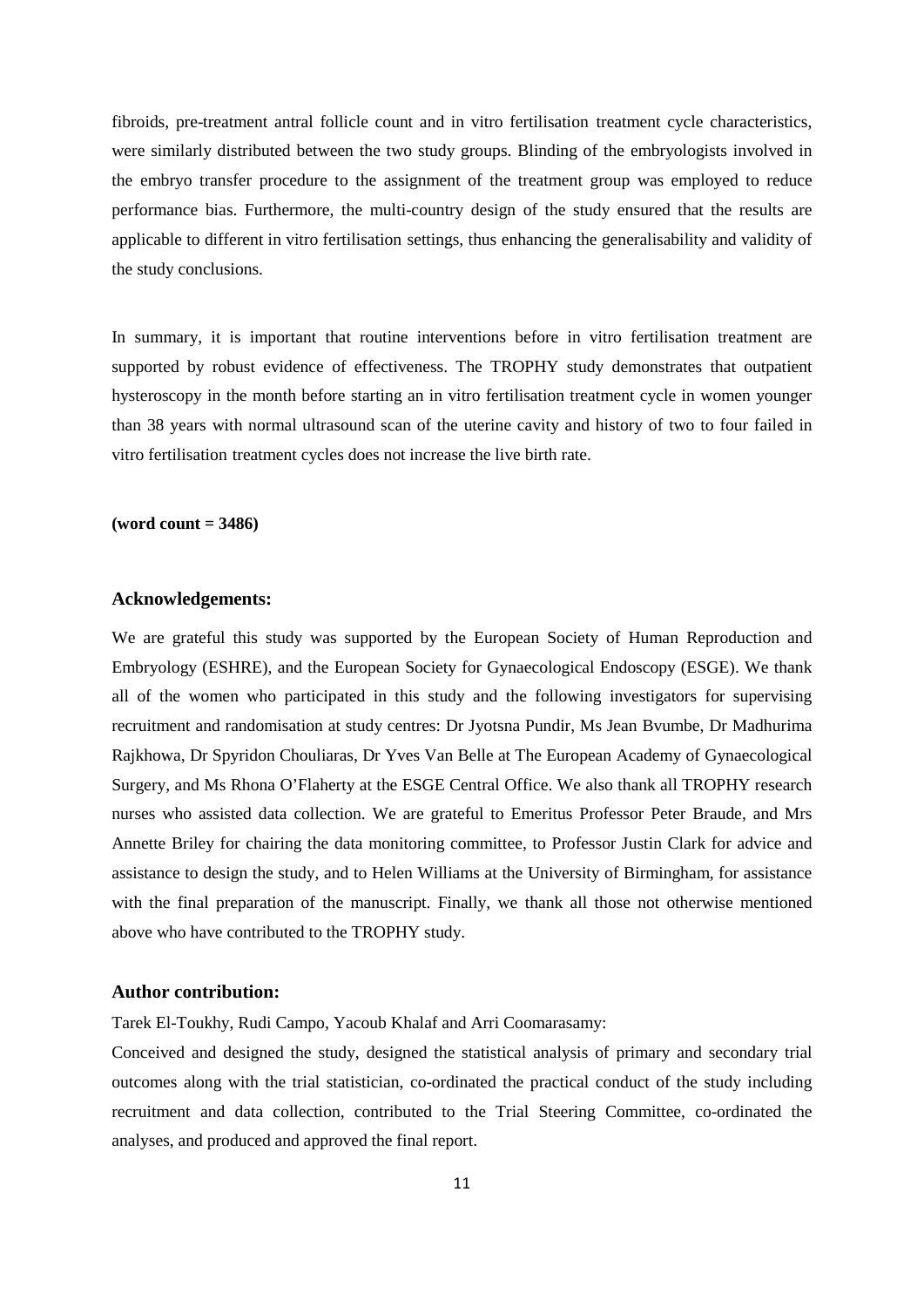Carla Tabanelli, Luca Gianaroli, Sylvie Gordts, Stephan Gordts, Greet Mestdagh, Tonko Mardesic, Jan Voboril, Gian Luigi Marchino, Chiara Benedetto, Talha Al-Shawaf, Luca Sabatini and Hoda Harb:

Contributed to the design of the study, co-ordinated the practical conduct of the study including conducting recruitment and data collection, contributed to the analyses and commented on and approved the final report.

Marco Gergolet and Grigoris Grimbizis:

Contributed to the design of the study, provided advice and oversight to the conduct of the study, contributed to the analyses and commented on and approved the final report.

Paul T Seed:

Designed the statistical analysis of primary and secondary trial outcomes, produced and co-ordinated the analyses, and commented on and approved the final report.

# **Declaration of Interest:**

Dr R Campo has a patent for Trophy hysteroscope with royalties paid and received educational grant to the research program of the European Academy of Gynaecological Surgery by Karl Storz Endoscopy, MSD and Tristel.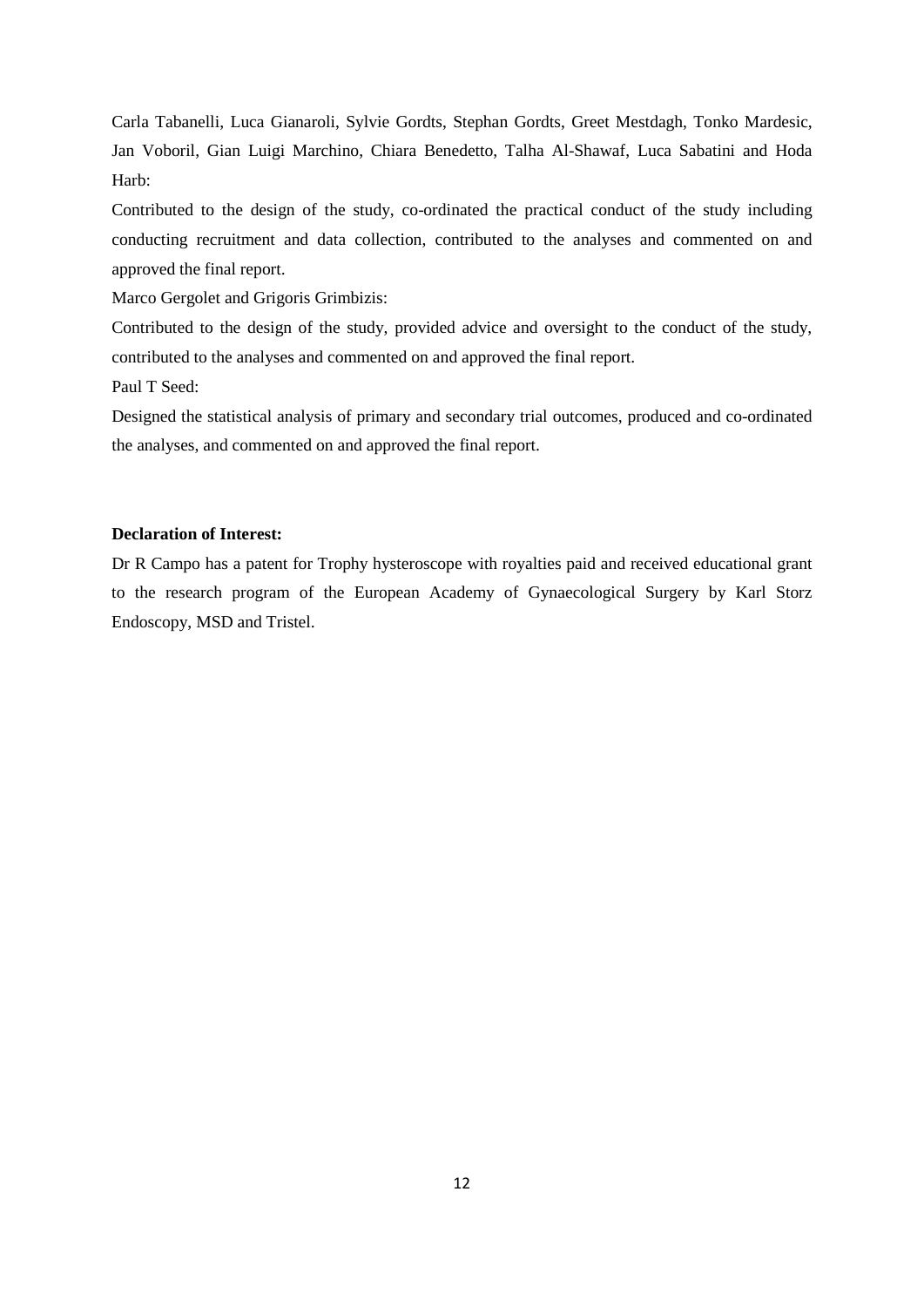#### **References:**

1) Sunderam S, Kissin DM, Crawford S, Anderson JE, Folger SG, Jamieson DJ, Barfield WD; Division of Reproductive Health, National Center for Chronic Disease Prevention and Health Promotion, CDC. Assisted reproductive technology surveillance -- United States, 2010. *MMWR Surveill Summ* 2013; **62** (9): 1–24.

2) Kupka MS, Ferraretti AP, de Mouzon J, Erb K, D'Hooghe T, Castilla JA, Calhaz-Jorge C, De Geyter C, Goossens V; European IVF-Monitoring Consortium, for the European Society of Human Reproduction and Embryology. Assisted reproductive technology in Europe, 2010: results generated from European registers by ESHRE. *Hum Reprod* 2014: **29** (10): 2099–113.

3) Polanski LT, Baumgarten MN, Quenby S, Brosens J, Campbell BK, Raine-Fenning NJ. What exactly do we mean by 'recurrent implantation failure'? A systematic review and opinion. *Reprod Biomed Online* 2014; **28** (4): 409–23.

4) Coughlan C, Walters S, Ledger W, Li TC. A comparison of psychological stress among women with and without reproductive failure. *Int J Gynaecol Obstet* 2014; **124** (2): 143–7.

5) Zeyneloglu HB, Onalan G. Remedies for recurrent implantation failure. *Semin Reprod Med* 2014; **32** (4): 297–305.

6) Papathanasiou A, Bhattacharya S. Prognostic factors for IVF success: diagnostic testing and evidence-based interventions. *Semin Reprod Med* 2015; **33** (2): 65–76.

7) Moini A, Kiani K, Ghaffari F, Hosseini F. Hysteroscopic findings in patients with a history of two implantation failures following in vitro fertilization. *Int J Fertil Steril* 2012; **6** (1): 27–30.

8) Cenksoy P, Ficicioglu C, Yıldırım G, Yesiladali M. Hysteroscopic findings in women with recurrent IVF failures and the effect of correction of hysteroscopic findings on subsequent pregnancy rates. *Arch Gynecol Obstet* 2013; **287** (2): 357–60.

9) Dicker D, Ashkenazi J, Feldberg D, Farhi J, Shalev J, Ben Rafael Z. The value of repeat hysteroscopic evaluation in patients with failed in vitro fertilisation cycles. *Fertil Steril* 1992; **58**: 833–5.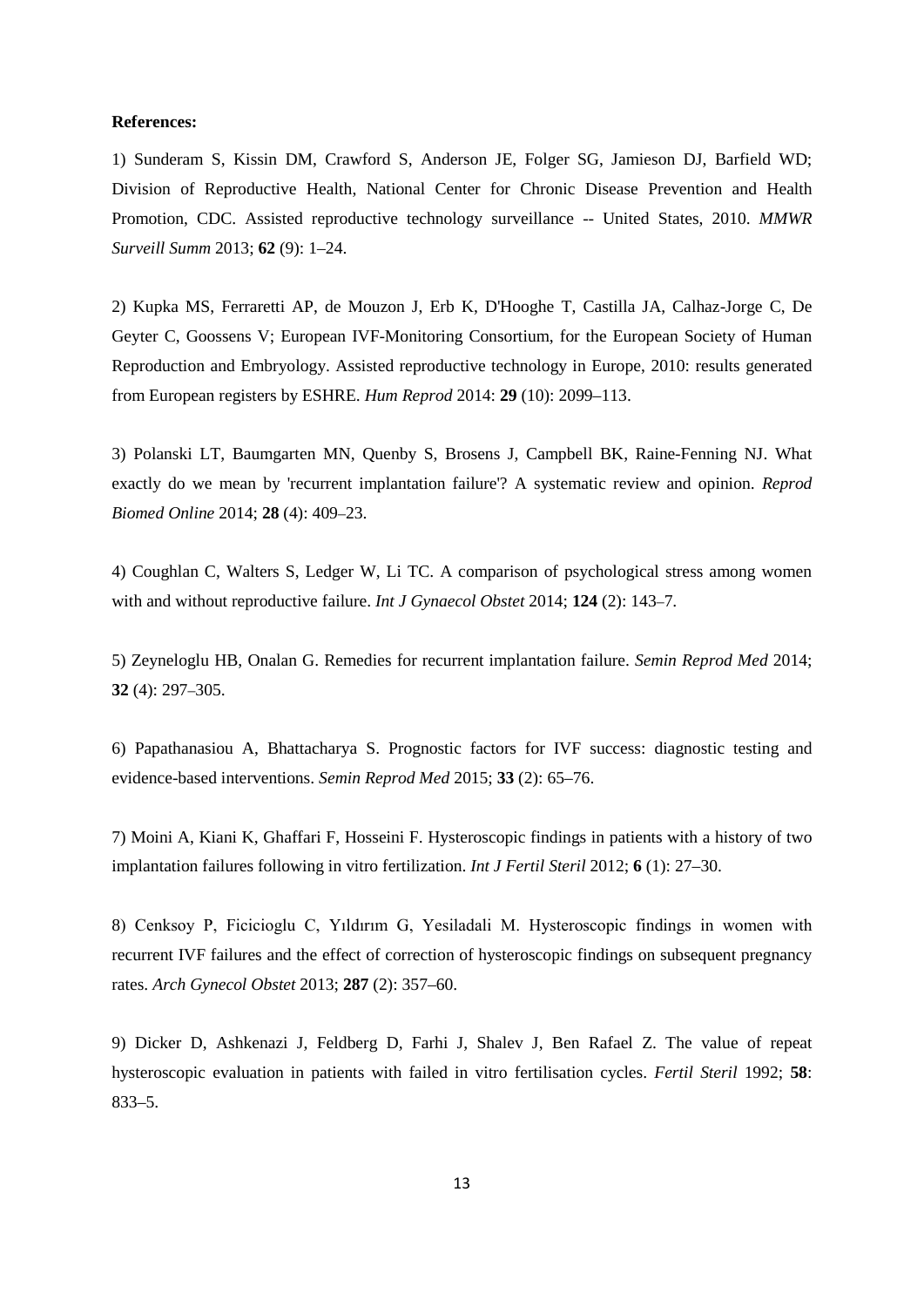10) La Sala GB, Montanari R, Dessanti L, Cigarini C. The role of diagnostic hysteroscopy and endometrial biopsy in assisted reproductive technologies. *Fertil Steril* 1998; **70**: 378–80.

11) Levi-Setti PE, Colombo GV, Savasi V, Bulleti C, Albani E, Ferrazzi E. Implantation failure in assisted reproduction technology and a critical approach to treatment. *Annals NY Acad Sci* 2004; **1034**: 184–99.

12) Golan A, Ron El R, Herman A, Soffer Y, Bukovsky I, Caspi E. Diagnostic hysteroscopy: Its value in an in- vitro fertilisation/ embryo transfer unit. *Hum Reprod* 1992; **7**: 1433–4.

13) Carneiro MM. What is the role of hysteroscopic surgery in the management of female infertility? A review of the literature. *Surg Res Pract* 2014; **2014**: 105412.

14) Campo R, Meier R, Dhont N, Mestdagh G, Ombelet W. Implementation of hysteroscopy in an infertility clinic: The one-stop uterine diagnosis and treatment. *Facts Views Vis Obgyn* 2014; **6** (4): 235–9

15) El-Toukhy T, Sunkara SK, Coomarasamy A, Grace J, Khalaf Y: Out- patient hysteroscopy and subsequent IVF cycle outcome: a systematic review and meta-analysis. *Reprod BioMed Online* 2008, **16** (5): 712–9.

16) El-Toukhy T, Campo R, Sunkara SK, Khalaf Y, Coomarasamy A. A multi-centre randomised controlled study of pre-IVF outpatient hysteroscopy in women with recurrent IVF implantation failure: Trial of Outpatient Hysteroscopy - [TROPHY] in IVF. *Reprod Health* 2009; **6**: 20.

17) Sunkara SK, Coomarasamy A, Faris R, Braude P, Khalaf Y. Long gonadotropin-releasing hormone agonist versus short agonist versus antagonist regimens in poor responders undergoing in vitro fertilization: a randomized controlled trial. *Fertil Steril* 2014; **101** (1): 147–53.

18) Campo R, Van Belle Y, Rombauts L, Brosens I, Gordts S. Office mini-hysteroscopy. *Hum Reprod Update* 1999; **5**: 73–81.

19) Cutting R, Morroll D, Roberts SA, Pickering S, Rutherford A; BFS and ACE. Elective single embryo transfer: guidelines for practice British Fertility Society and Association of Clinical Embryologists. *Hum Fertil (Camb)* 2008; **11** (3): 131–46.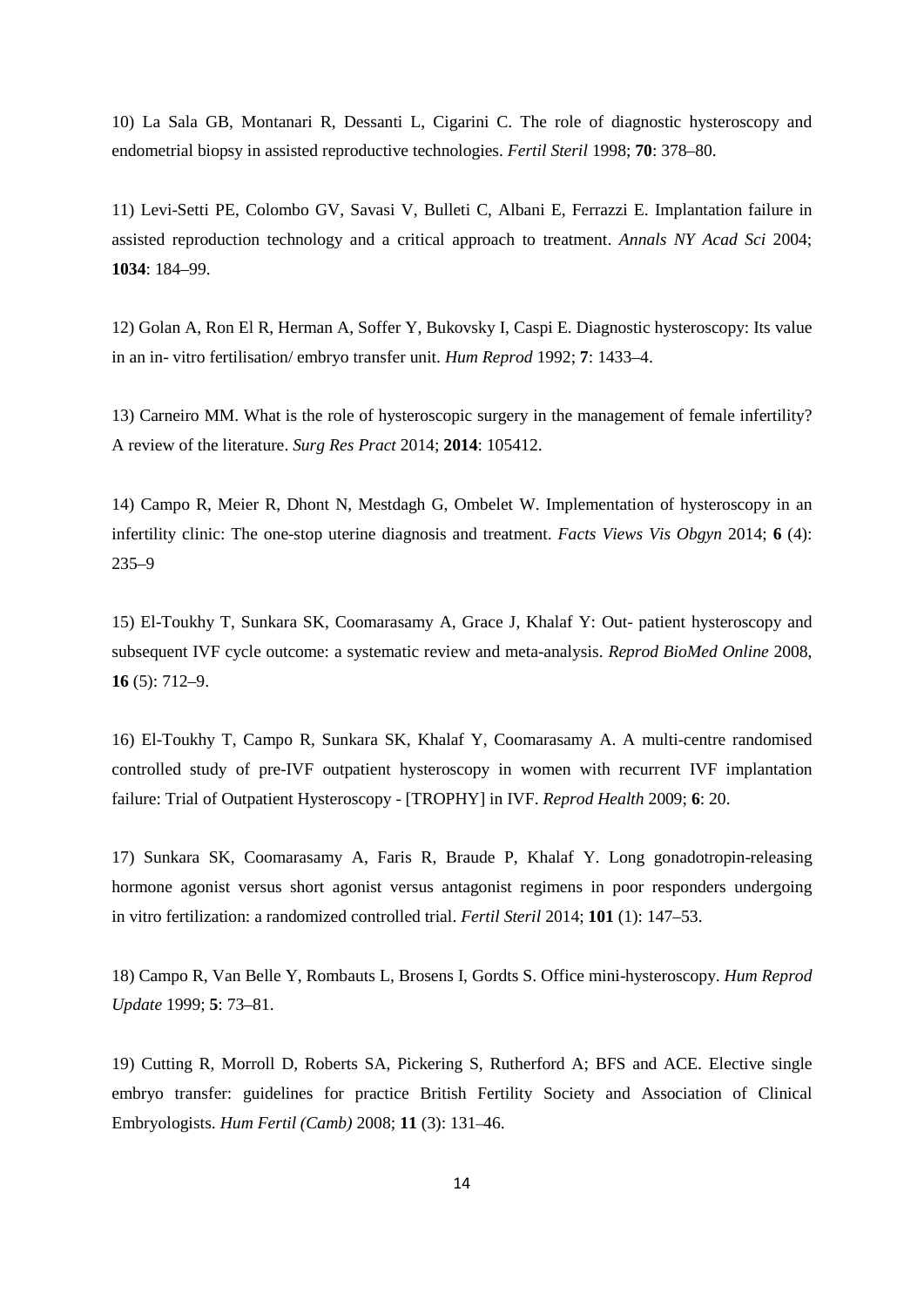20) Agresti A. Categorical Data Analysis. 3rd edition. Hoboken, NJ: Wiley, 2013.

21) Fatemi HM, Kasius JC, Timmermans A, van Disseldorp J, Fauser BC, Devroey P, Broekmans FJ. Prevalence of unsuspected uterine cavity abnormalities diagnosed by office hysteroscopy prior to in vitro fertilisation. *Hum Reprod* 2010; **25** (8): 1959–65.

22) Galliano D, Bellver J, Díaz-García C, Simón C, Pellicer A. ART and uterine pathology: how relevant is the maternal side for implantation? *Hum Reprod Update* 2015; **21** (1): 13–38.

23) Bosteels J, Kasius J, Weyers S, Broekmans FJ, Mol BW, D'Hooghe TM. Hysteroscopy for treating subfertility associated with suspected major uterine cavity abnormalities. *Cochrane Database Syst Rev* 2015 Feb 21; **2**: CD009461.

24) Kasius JC, Broekmans FJ, Veersema S, Eijkemans MJ, van Santbrink EJ, Devroey P, Fauser BC, Fatemi HM. Observer agreement in the evaluation of the uterine cavity by hysteroscopy prior to in vitro fertilization. *Hum Reprod* 2011; **26** (4): 801–7.

25) Grimbizis FG, Gordts S, Di Spiezio Sardo A, Brucker S, De Angelis C, Gergolet M, Li TC, Tanos V, Brölmann H, Gianaroli L, Campo R. The ESHRE-ESGE consensus on the classification of female genital tract congenital anomalies. *Gynecol Surg* 2013; **10**: 199–212.

26) Potdar N, Gelbaya T, Nardo LG. Endometrial injury to overcome recurrent embryo implantation failure: a systematic review and meta-analysis. *Reprod Biomed Online* 2012; **25**(6): 561–71.

27) Nastri CO, Lensen SF, Gibreel A, Raine-Fenning N, Ferriani RA, Bhattacharya S, Martins WP. Endometrial injury in women undergoing assisted reproductive techniques. *Cochrane Database Syst Revi* 2015, **Issue 3**. Art. No.: CD009517.

28) Yeung TW, Chai J, Li RH, Lee VC, Ho PC, Ng EH. The effect of endometrial injury on ongoing pregnancy rate in unselected subfertile women undergoing in vitro fertilization: a randomized controlled trial. *Hum Reprod* 2014; **29** (11): 2474–81.

29) Panagiotopoulou N, Karavolos S, Choudhary M. Endometrial injury prior to assisted reproductive techniques for recurrent implantation failure: a systematic literature review. *Eur J Obstet Gynecol Reprod Biol* 2015; **193**: 27–33.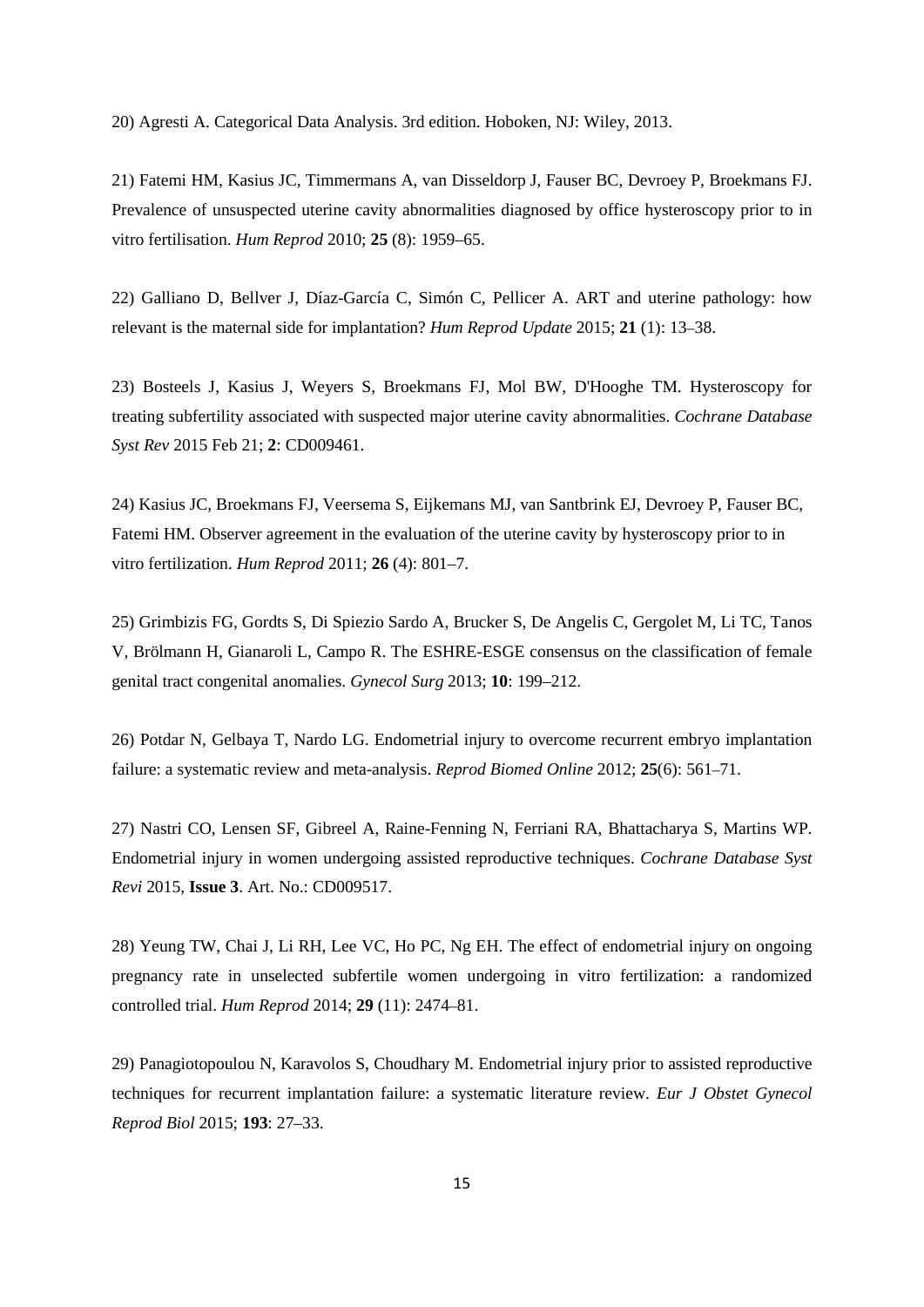30) Lachin JM. Statistical properties of randomization in clinical trials. *Control Clin Trials* 1988; **9** (4): 289–311.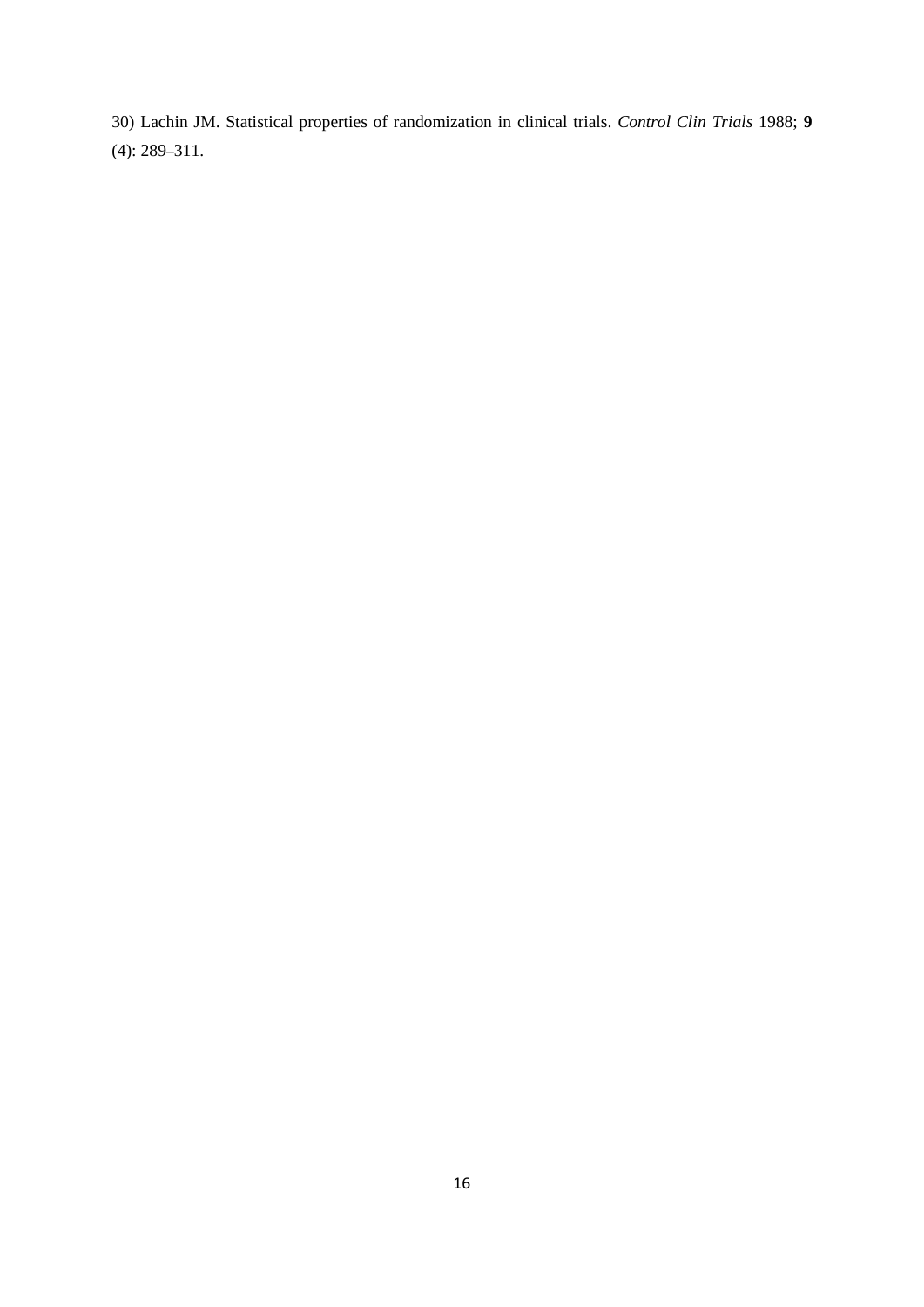| Characteristic                                 | <b>Hysteroscopy group</b> | <b>Control group</b> |
|------------------------------------------------|---------------------------|----------------------|
| Mean $(\pm SD^*)$ female age at randomisation  | $32.7 \pm 3.1$            | $32.7 \pm 3.1$       |
| (range 23-37 years)                            |                           |                      |
| Female age $\geq$ 30 years                     | 82.6 % (289/350)          | 83.8% (295/352)      |
| $<$ 30 years                                   | 17.4%                     | 16.2%                |
| 30-35 years                                    | 58.3%                     | 62.2%                |
| $>35$ years                                    | 24.3%                     | 21.6%                |
| Mean $(\pm SD)$ female body mass index at      | $23.4 \pm 3.5$            | $23.3 \pm 3.4$       |
| randomisation (range 17-35)                    |                           |                      |
| Female body mass index 30-35 kg/m <sup>2</sup> | $4.6\%$ (16/350)          | 4.8 % (17/352)       |
| Female smoking status                          | $4.6\%$ (16/350)          | $3.7\%$ (13/352)     |
| Mean $(\pm SD)$ duration of infertility, years | $4.2 \pm 3.4$             | $4.2 \pm 2.8$        |
| Cause of Infertility                           |                           |                      |
| Male factor                                    | 45 % (157/350)            | 45 % (159/352)       |
| <b>Tubal Factor</b>                            | 17 % (61/350)             | 15 % (53/352)        |
| Anovulation                                    | 6% (21/350)               | 7 % (26/352)         |
| Endometriosis                                  | 11 % (39/350)             | 7 % (26/352)         |
| Combined                                       | 6 % (20/350)              | 7 % (26/352)         |
| Unexplained                                    | 15% (52/350)              | 18 % (62/352)        |
| Previous pregnancy                             | 35% (123/350)             | 35% (122/352)        |
| Previous live birth                            | 10 % (34/350)             | 11 % (37/352)        |
| Mean $(\pm SD)$ number of previous failed IVF  | $2.7 \pm 0.9$             | $2.7 \pm 1.0$        |
| cycles                                         |                           |                      |
| Mean $(\pm SD)$ failed fresh IVF cycles        | $1.9 \pm 0.8$             | $1.9 \pm 0.7$        |
| Mean (±SD) failed frozen IVF cycles            | $0.8\pm0.8$               | $0.9 \pm 0.9$        |
| Presence of uterine fibroids                   | 4% (15/350)               | 4 % (14/352)         |
| intramural                                     | 6/15                      | 7/14                 |
| subserosal                                     | 7/15                      | 6/14                 |
| intramural and subserosal                      | 2/15                      | 1/14                 |
| Mean largest diameter of fibroid (SD) mm       | 22.3(13.4)                | 23.7(18.1)           |
| Mean basal follicle stimulating hormone        | $6.1 \pm 2.4$             | $6.3 \pm 2.5$        |
| level iu/L (range $1-16$ )                     |                           |                      |
| Basal follicle stimulating hormone level       | 5 % (17/350)              | 5 % (18/352)         |
| $\geq$ 10 iu/L                                 |                           |                      |
| Mean antral Follicle count <sup>8</sup>        | $15 \pm 7$                | $16 \pm 8$           |
| Previous hysteroscopy                          | 45 % (157/350)            | 44 % (154/352)       |
| Previous uterine surgery                       | $6.3 \% (22/350)$         | $6.5\%$ (23/352)     |
| Myomectomy                                     | 6                         | 4                    |
| Caesarean section                              | $\overline{c}$            | 2                    |
| Correction of congenital anomaly               | 2                         | 3                    |
| Removal of conception products                 | 1                         | $\overline{2}$       |
| Removal of polyp(s) or scarring                | $\overline{4}$            | 6                    |
| Cervical dilation, cauterisation or excision   | $\tau$                    | 6                    |
| of transformation zone                         |                           |                      |

**Table 1.** Baseline patient demographic characteristics. Results are given as % (n/N) unless otherwise stated.

\* SD denotes standard deviation

§ Estimates checked by boot-strapping and no important difference found.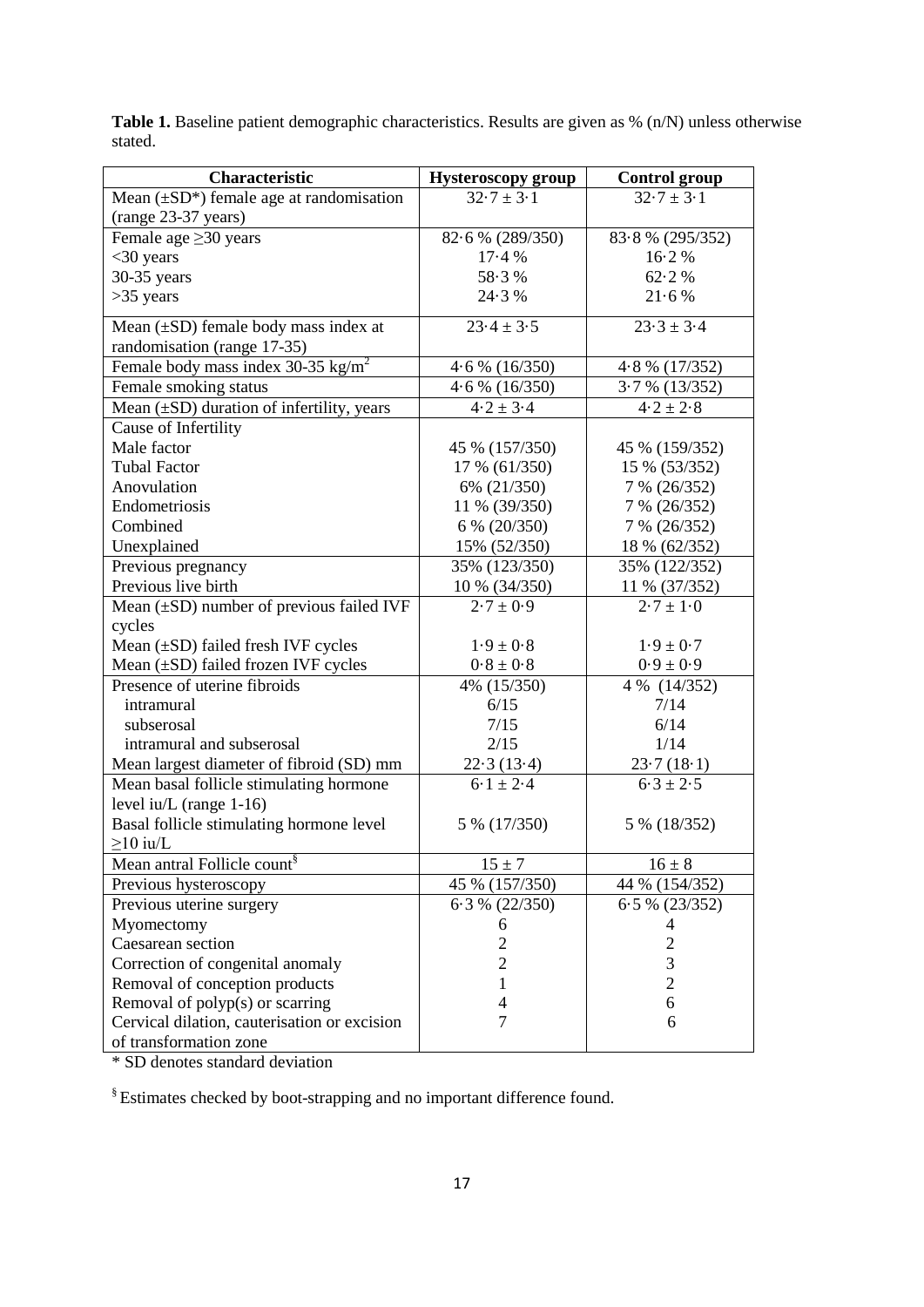**Table 2.** Abnormal hysteroscopic findings in the hysteroscopy group.

| <b>Hysteroscopic finding</b>                          | <b>Number</b> |
|-------------------------------------------------------|---------------|
| Cervical abnormalities (4%, 14/323)                   |               |
| Stenosis of external os                               | 3             |
| Stenosis of internal os                               | 4             |
| Cervical canal adhesions                              | 3             |
| Cervical canal deviation (retroversion)               |               |
| Polyp                                                 |               |
| Shortened cervical canal                              |               |
| Uterine cavity abnormality $(10.5\%, 34/323)$         |               |
| Dysmorphic (arcuate) cavity                           | 15            |
| Hemi-uterus                                           | 3             |
| Endometrial $\text{polyp}(s)$                         | 8             |
| Partial uterine septum                                | 5             |
| Submucous fibroid                                     |               |
| T-shaped uterine cavity                               |               |
| <b>Subtle endometrial abnormality</b> (11.5%, 37/323) |               |
| Hypervascularisation                                  | $20*$         |
| Mucosal elevation                                     | 12            |
| Micro-polyps                                          | 3             |
| Pale endometrium                                      | 3             |
| <b>Endometrial defect</b>                             | 2             |
| Single adhesion band                                  |               |

\* four patients also had dysmorphic (arcuate) uterus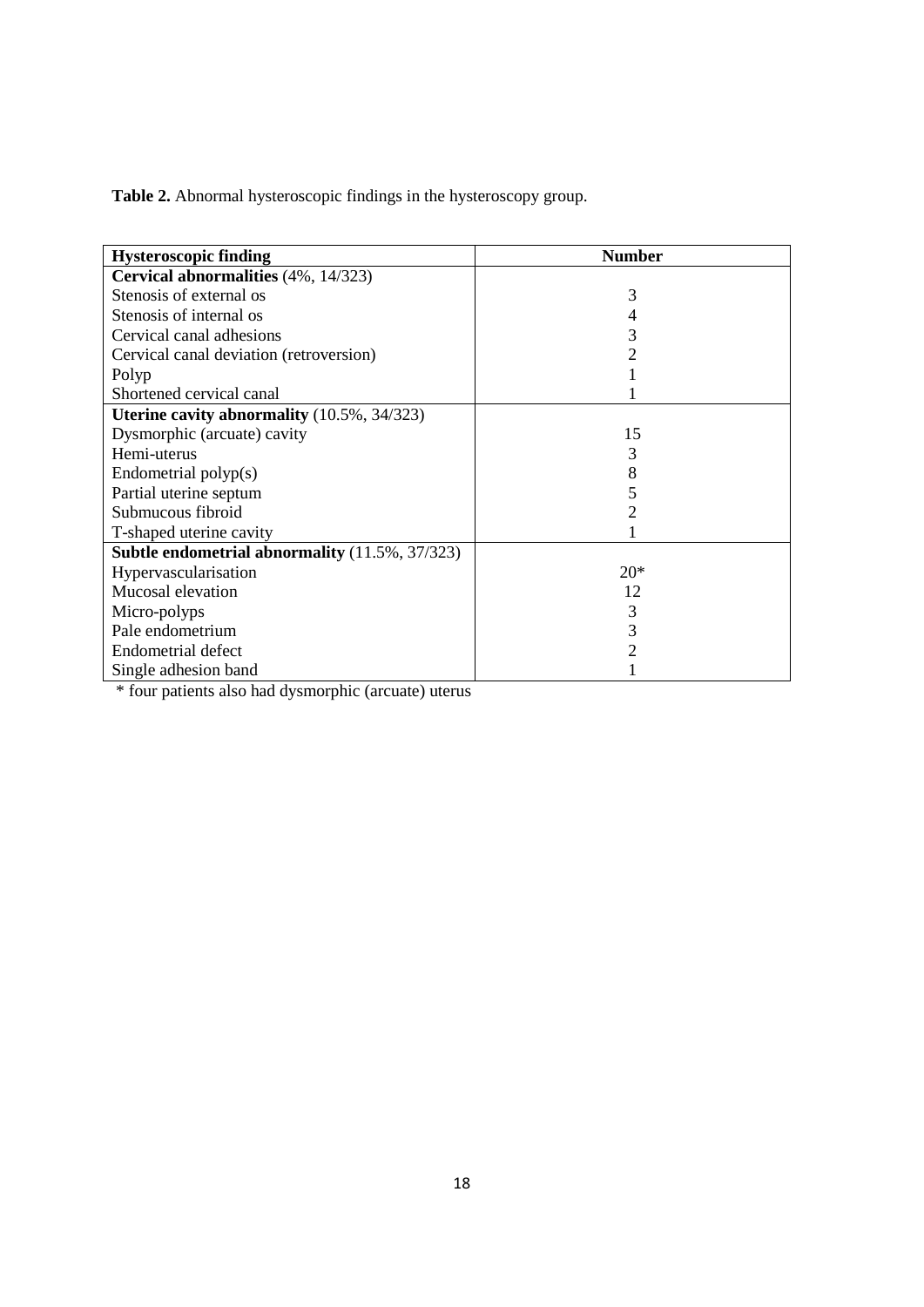| <b>IVF</b> cycle feature                  | <b>Hysteroscopy</b>                   | <b>Control group</b>      | <b>Mean difference</b> | $P-$  |
|-------------------------------------------|---------------------------------------|---------------------------|------------------------|-------|
|                                           |                                       |                           | $(95\% \text{ CI*})$   | value |
| <b>IVF</b> treatment protocol             |                                       |                           |                        |       |
| Long GnRH agonist                         | 48 % (156/322)                        | 50 % (158/318)            |                        |       |
| Short GnRH agonist                        | 14 % (45/322)                         | 16 % (50/318)             |                        |       |
| <b>Short GnRH</b> antagonist              | 35 % (112/322)                        | 30 % (97/318)             |                        |       |
| Other                                     | 3 % (9/322)                           | 4 % (13/318)              |                        |       |
| Percentage of cycles using                | 62%<br>67%                            |                           |                        | 0.21  |
| recombinant gonadotrophins                |                                       |                           |                        |       |
| Mean $(\pm SD)$ total dose of             | $\frac{2425 \pm 1335}{2425 \pm 1335}$ | $\frac{2281 \pm 1269}{ }$ | $144 (-57, 344)$       | 0.16  |
| gonadotrophins used                       |                                       |                           |                        |       |
| Mean $(\pm SD)$ number of                 | $10.5 \pm 5.6$                        | $10.5 \pm 6.1$            | $-0.06(-1.0, 0.89)$    | 0.91  |
| oocytes retrieved                         |                                       |                           |                        |       |
| Percentage of cycles using                | 78%                                   | 78%                       |                        | 0.84  |
| ICSI for oocyte fertilisation             |                                       |                           |                        |       |
| Mean $(\pm SD)$ number of                 | $6.1 \pm 4.0$                         | $5.8 \pm 4.1$             | $0.23(-0.42,$          | 0.49  |
| oocytes fertilised normally               |                                       |                           | 0.88                   |       |
| Number of IVF cycles                      | 301                                   | 290                       |                        |       |
| reaching embryo transfer                  |                                       |                           |                        |       |
| Mean number of embryos                    | $1.8 \pm 0.5$                         | $1.8 \pm 0.5$             | $0.02$ ( $-0.10$ )     | 0.66  |
| transferred                               |                                       |                           | 0.06                   |       |
| 1 embryo transferred                      | 26% (78/301)                          | 26% (75/290)              |                        |       |
| 2 embryos transferred                     | 70% (212/301)                         | 70% (203/290)             |                        |       |
| 3 embryos transferred                     | 4% (11/301)                           | 4% (12/290)               |                        |       |
| Day of embryo transfer                    |                                       |                           |                        |       |
| Day 2                                     | 24 % (73/301)                         | 24 % (70/290)             |                        |       |
| Day $3^{\S}$                              | 35 % (104/301)                        | 35 % (99/290)             |                        |       |
| Day 5/6                                   | 40 % (120/301)                        | 40 % (118/290)            |                        |       |
| Not known                                 | $1\% (4/301)$                         | $1\%$ (3/290)             |                        |       |
| Easy embryo transfer <sup>a</sup>         | 93% (280/301)                         | 94% (271/290)             | $-0.4$ $(-2.4, 8.9)$   | 0.83  |
|                                           |                                       |                           |                        |       |
| Embryo transfers with at                  | 77% (232/301)                         | 79% (236/290)             | $-2\%$ $(-8, 5)$       | 0.58  |
| least one top quality embryo <sup>1</sup> |                                       |                           |                        |       |
| Cycles with surplus embryos               | 45% (137/301)                         | 41% (118/290)             | $-4\%$ $(-3.4, 12.4)$  | 0.26  |
| frozen                                    |                                       |                           |                        |       |

**Table 3.** In vitro fertilisation cycle and embryologic characteristics. Results are given as % (n/N) unless otherwise stated.

\* CI denotes confidence interval

§ Including embryo transfer on day 4

<sup>α</sup> Defined as a straightforward transfer without encountering any difficulty or requiring the use of rigid stylet or application of a volsellum

An embryo was considered of top quality if it had four cells on day 2 or seven to eight cells on day 3, with even cell size and no or less than 10% cytoplasmic fragmentation by volume, or if it had reached the expanded blastocyst stage on day 5 or 6 after fertilization with prominent and compact inner cell mass and many identical trophectoderm cells forming a continuous layer<sup>19</sup>